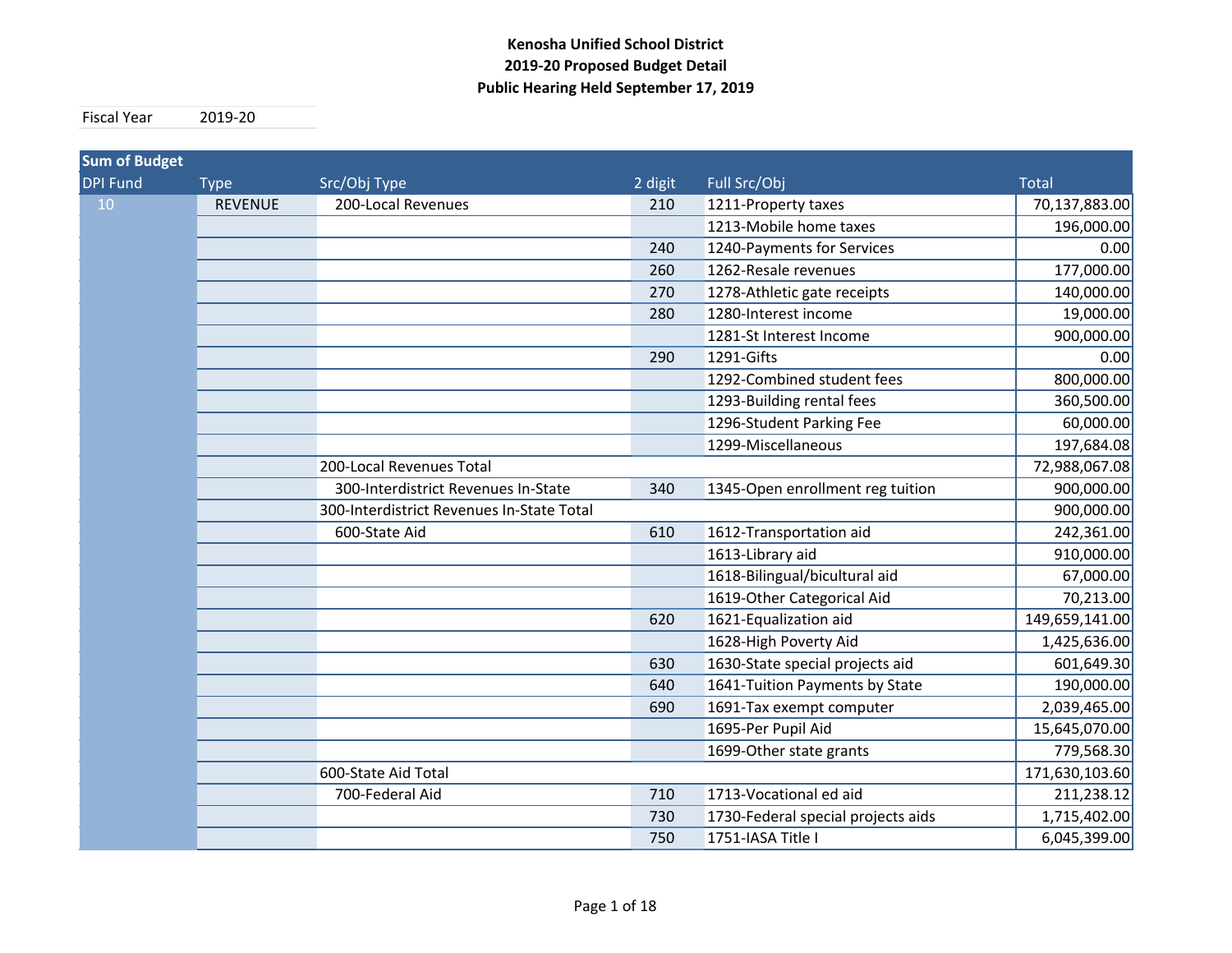| <b>Sum of Budget</b> |                      |                               |         |                                    |                |
|----------------------|----------------------|-------------------------------|---------|------------------------------------|----------------|
| <b>DPI Fund</b>      | <b>Type</b>          | Src/Obj Type                  | 2 digit | Full Src/Obj                       | <b>Total</b>   |
| 10                   | <b>REVENUE</b>       | 700-Federal Aid               | 780     | 1780-Fed Aid thru State (not DPI)  | 1,400,000.00   |
|                      |                      |                               | 790     | 1790-Federal direct aid            | 75,000.00      |
|                      |                      | 700-Federal Aid Total         |         |                                    | 9,447,039.12   |
|                      |                      | 900-Revenue Adjustments       | 970     | 1971-Refund of Prior Year Expenses | 150,000.00     |
|                      |                      |                               | 990     | 1990-Miscellaneous Revenues        | 39,000.00      |
|                      |                      | 900-Revenue Adjustments Total |         |                                    | 189,000.00     |
|                      | <b>REVENUE Total</b> |                               |         |                                    | 255,154,209.80 |
|                      | <b>EXPENSE</b>       | 100-Salaries                  | 110     | 2110-Perm FT Administrator         | 9,253,449.90   |
|                      |                      |                               |         | 2111-Perm FT Supervisory           | 1,728,716.00   |
|                      |                      |                               |         | 2112-Perm FT Technical             | 3,429,618.00   |
|                      |                      |                               |         | 2113-Perm FT teachers              | 84,936,892.83  |
|                      |                      |                               |         | 2114-Perm FT teacher consultant    | 231,466.49     |
|                      |                      |                               |         | 2115-Perm FT other professionals   | 66,855.00      |
|                      |                      |                               |         | 2116-Perm FT maintenance/trade     | 2,304,164.60   |
|                      |                      |                               |         | 2117-Perm FT secretary/clerical    | 5,737,105.66   |
|                      |                      |                               |         | 2118-Perm FT custodial             | 6,820,054.32   |
|                      |                      |                               |         | 2119-Perm FT education assistant   | 2,107,224.22   |
|                      |                      |                               | 120     | 2121-Perm PT officials             | 45,500.00      |
|                      |                      |                               |         | 2128-Perm PT custodials            | 5,883.80       |
|                      |                      |                               |         | 2129-Perm PT ed assistants         | 29,288.51      |
|                      |                      |                               | 140     | 2140-Temporary Part Time           | 52,871.91      |
|                      |                      |                               |         | 2142-Temp PT technical             | 0.00           |
|                      |                      |                               |         | 2143-Temp PT Sub                   | 2,581,763.64   |
|                      |                      |                               |         | 2144-Shift Differential            | 0.00           |
|                      |                      |                               |         | 2145-Temp PT police officers       | 297,090.53     |
|                      |                      |                               |         | 2147-Temp PT secretary             | 206,116.01     |
|                      |                      |                               |         | 2148-Temp PT custodial             | 168,711.94     |
|                      |                      |                               |         | 2149-Temp PT ed assistants         | 243,105.26     |
|                      |                      |                               | 150     | 2151-Vacation Pay                  | 90,000.00      |
|                      |                      |                               |         | 2152-Payouts for sick leave        | 50,000.00      |
|                      |                      |                               |         | 2153-Payouts for AST retirements   | 10,000.00      |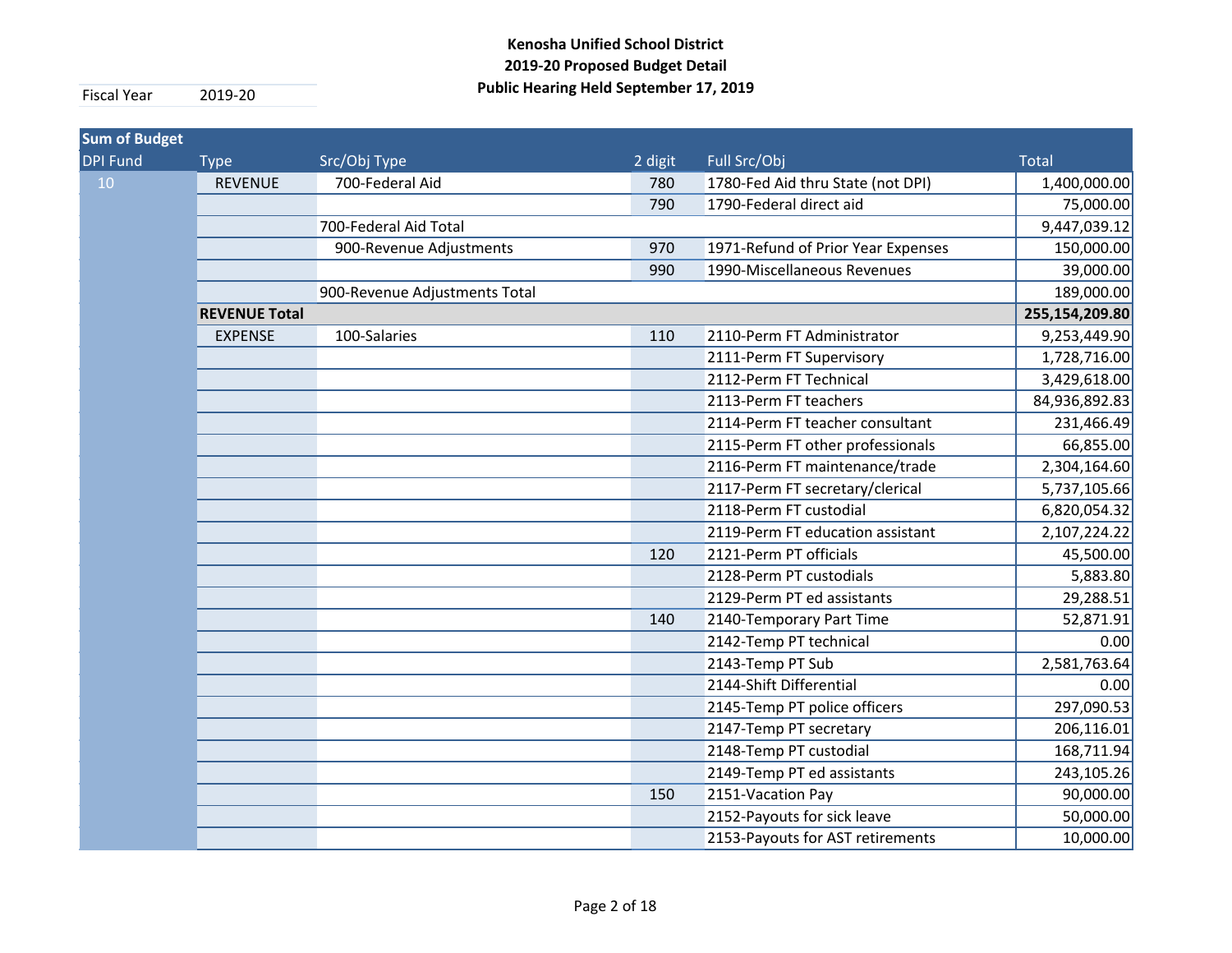| <b>DPI Fund</b><br>Full Src/Obj<br>Src/Obj Type<br>2 digit<br><b>Total</b><br><b>Type</b><br>10<br><b>EXPENSE</b><br>100-Salaries<br>2162-Overtime-technical<br>160<br>2164-Overtime-ed interpreters<br>2166-Overtime-trades<br>2167-Overtime-secretary/clerical<br>2168-Overtime-custodial<br>2169-Overtime-ed assistants<br>2170-Add'l pay - Dept Chair<br>170<br>2171-Add'l pay-extra assignment<br>2172-Add'l pay-teacher subs<br>2173-Add'l pay-coaching<br>2175-Non-employee pay<br>2178-Curriculum writing<br>2179-Other pay- NOT OT<br>2192-Pay/school functions<br>190<br>2193-Pay/non-school functions<br>100-Salaries Total<br>200-Benefits<br>2212-WRS Contribution-Cert ER<br>210<br>2214-WRS Contribution-NonCert ER<br>2218-Contr to OPEB Trust<br>2222-Fica/medicare<br>220<br>2230-Life insurance<br>230<br>2241-Health insurance<br>240 | 9,558.98<br>75,000.00<br>44,323.29<br>154,194.59<br>428.44<br>400,592.85<br>364,111.23<br>2,708.24<br>997,809.40<br>60,500.00<br>113,796.99 |
|-----------------------------------------------------------------------------------------------------------------------------------------------------------------------------------------------------------------------------------------------------------------------------------------------------------------------------------------------------------------------------------------------------------------------------------------------------------------------------------------------------------------------------------------------------------------------------------------------------------------------------------------------------------------------------------------------------------------------------------------------------------------------------------------------------------------------------------------------------------|---------------------------------------------------------------------------------------------------------------------------------------------|
|                                                                                                                                                                                                                                                                                                                                                                                                                                                                                                                                                                                                                                                                                                                                                                                                                                                           | 590.00                                                                                                                                      |
|                                                                                                                                                                                                                                                                                                                                                                                                                                                                                                                                                                                                                                                                                                                                                                                                                                                           |                                                                                                                                             |
|                                                                                                                                                                                                                                                                                                                                                                                                                                                                                                                                                                                                                                                                                                                                                                                                                                                           |                                                                                                                                             |
|                                                                                                                                                                                                                                                                                                                                                                                                                                                                                                                                                                                                                                                                                                                                                                                                                                                           |                                                                                                                                             |
|                                                                                                                                                                                                                                                                                                                                                                                                                                                                                                                                                                                                                                                                                                                                                                                                                                                           |                                                                                                                                             |
|                                                                                                                                                                                                                                                                                                                                                                                                                                                                                                                                                                                                                                                                                                                                                                                                                                                           |                                                                                                                                             |
|                                                                                                                                                                                                                                                                                                                                                                                                                                                                                                                                                                                                                                                                                                                                                                                                                                                           |                                                                                                                                             |
|                                                                                                                                                                                                                                                                                                                                                                                                                                                                                                                                                                                                                                                                                                                                                                                                                                                           |                                                                                                                                             |
|                                                                                                                                                                                                                                                                                                                                                                                                                                                                                                                                                                                                                                                                                                                                                                                                                                                           |                                                                                                                                             |
|                                                                                                                                                                                                                                                                                                                                                                                                                                                                                                                                                                                                                                                                                                                                                                                                                                                           |                                                                                                                                             |
|                                                                                                                                                                                                                                                                                                                                                                                                                                                                                                                                                                                                                                                                                                                                                                                                                                                           |                                                                                                                                             |
|                                                                                                                                                                                                                                                                                                                                                                                                                                                                                                                                                                                                                                                                                                                                                                                                                                                           |                                                                                                                                             |
|                                                                                                                                                                                                                                                                                                                                                                                                                                                                                                                                                                                                                                                                                                                                                                                                                                                           |                                                                                                                                             |
|                                                                                                                                                                                                                                                                                                                                                                                                                                                                                                                                                                                                                                                                                                                                                                                                                                                           | 167,196.54                                                                                                                                  |
|                                                                                                                                                                                                                                                                                                                                                                                                                                                                                                                                                                                                                                                                                                                                                                                                                                                           | 14,360.12                                                                                                                                   |
|                                                                                                                                                                                                                                                                                                                                                                                                                                                                                                                                                                                                                                                                                                                                                                                                                                                           | 0.00                                                                                                                                        |
|                                                                                                                                                                                                                                                                                                                                                                                                                                                                                                                                                                                                                                                                                                                                                                                                                                                           | 122,801,049.29                                                                                                                              |
|                                                                                                                                                                                                                                                                                                                                                                                                                                                                                                                                                                                                                                                                                                                                                                                                                                                           | 6,493,096.64                                                                                                                                |
|                                                                                                                                                                                                                                                                                                                                                                                                                                                                                                                                                                                                                                                                                                                                                                                                                                                           | 1,614,851.71                                                                                                                                |
|                                                                                                                                                                                                                                                                                                                                                                                                                                                                                                                                                                                                                                                                                                                                                                                                                                                           | 5,190,195.72                                                                                                                                |
|                                                                                                                                                                                                                                                                                                                                                                                                                                                                                                                                                                                                                                                                                                                                                                                                                                                           | 9,381,568.63                                                                                                                                |
|                                                                                                                                                                                                                                                                                                                                                                                                                                                                                                                                                                                                                                                                                                                                                                                                                                                           | 360,973.87                                                                                                                                  |
|                                                                                                                                                                                                                                                                                                                                                                                                                                                                                                                                                                                                                                                                                                                                                                                                                                                           | 25,049,076.18                                                                                                                               |
| 2243-Dental insurance                                                                                                                                                                                                                                                                                                                                                                                                                                                                                                                                                                                                                                                                                                                                                                                                                                     | 1,953,391.76                                                                                                                                |
| 2249-HSA District Contribution                                                                                                                                                                                                                                                                                                                                                                                                                                                                                                                                                                                                                                                                                                                                                                                                                            | 2,011,597.50                                                                                                                                |
| 2251-Long term disab insurance<br>250                                                                                                                                                                                                                                                                                                                                                                                                                                                                                                                                                                                                                                                                                                                                                                                                                     | 215,705.14                                                                                                                                  |
| 2253-Worker's compensation                                                                                                                                                                                                                                                                                                                                                                                                                                                                                                                                                                                                                                                                                                                                                                                                                                | 1,228,808.42                                                                                                                                |
| 2257-Short Term Disab Insurance                                                                                                                                                                                                                                                                                                                                                                                                                                                                                                                                                                                                                                                                                                                                                                                                                           | 300.00                                                                                                                                      |
| 2290-Employment physicals<br>290                                                                                                                                                                                                                                                                                                                                                                                                                                                                                                                                                                                                                                                                                                                                                                                                                          | 2,000.00                                                                                                                                    |
| 2291-Credit reimbursements                                                                                                                                                                                                                                                                                                                                                                                                                                                                                                                                                                                                                                                                                                                                                                                                                                | 50,000.00                                                                                                                                   |
| 2292-Annuity Payments by District                                                                                                                                                                                                                                                                                                                                                                                                                                                                                                                                                                                                                                                                                                                                                                                                                         |                                                                                                                                             |
| 2295-Other Contractual Benefits                                                                                                                                                                                                                                                                                                                                                                                                                                                                                                                                                                                                                                                                                                                                                                                                                           | 12,500.00                                                                                                                                   |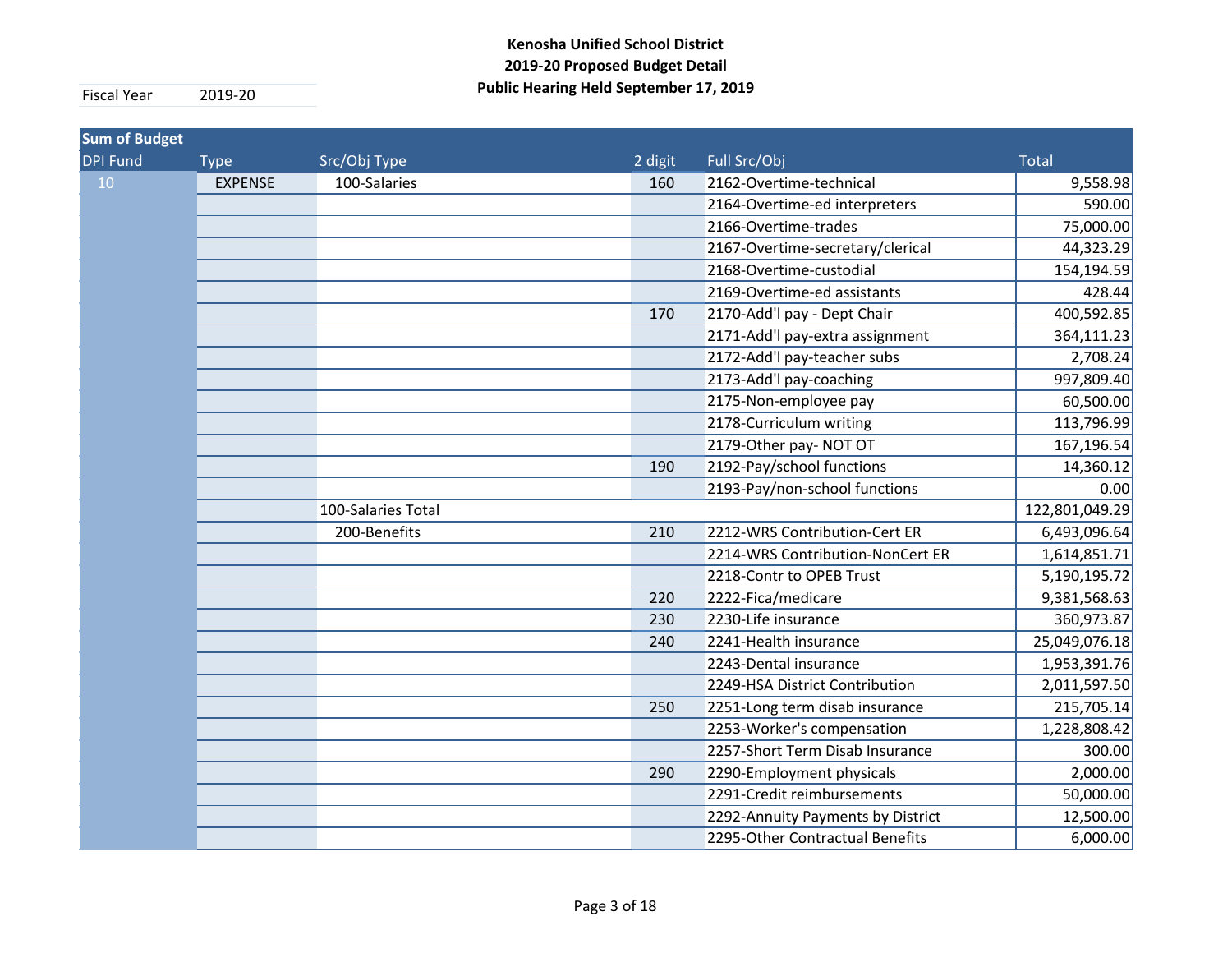| <b>Sum of Budget</b> |                |                        |         |                                     |               |
|----------------------|----------------|------------------------|---------|-------------------------------------|---------------|
| <b>DPI Fund</b>      | <b>Type</b>    | Src/Obj Type           | 2 digit | Full Src/Obj                        | <b>Total</b>  |
| 10 <sup>°</sup>      | <b>EXPENSE</b> | 200-Benefits Total     |         |                                     | 53,570,065.57 |
|                      |                | 300-Purchased Services | 310     | 2310-Athletic officials             | 128,123.59    |
|                      |                |                        |         | 2311-Prof/tech services             | 906,696.07    |
|                      |                |                        |         | 2312-Conference Registration Fees   | 293,522.52    |
|                      |                |                        |         | 2313-Pupil services                 | 693,524.40    |
|                      |                |                        |         | 2314-Staff services                 | 74,192.09     |
|                      |                |                        |         | 2315-Consulting services            | 231,528.28    |
|                      |                |                        |         | 2316-Site Rentals-Off KUSD Property | 39,626.78     |
|                      |                |                        |         | 2317-Independent Contractor         | 175,359.94    |
|                      |                |                        |         | 2318-Legal Services                 | 188,599.82    |
|                      |                |                        |         | 2319-Parent services                | 195.00        |
|                      |                |                        | 320     | 2321-Tech Releated Repair & Maint   | 0.00          |
|                      |                |                        |         | 2322-Rental of Computers&Equipment  | 6,966.00      |
|                      |                |                        |         | 2324-Nontechnology Repairs and Main | 277,215.00    |
|                      |                |                        |         | 2325-Vehicle/Equipment Rental       | 255,370.49    |
|                      |                |                        |         | 2326-Site Rentals                   | 8,000.00      |
|                      |                |                        |         | 2327-Construction services          | 1,596,665.55  |
|                      |                |                        |         | 2328-Building Rentals               | 473,000.04    |
|                      |                |                        |         | 2329-Cleaning services              | 758,176.73    |
|                      |                |                        | 330     | 2331-Gas for heat                   | 1,111,876.91  |
|                      |                |                        |         | 2336-Electricity                    | 2,945,320.98  |
|                      |                |                        |         | 2337-Water services                 | 448,660.00    |
|                      |                |                        |         | 2339-Energy conservation            | 500,000.00    |
|                      |                |                        | 340     | 2341-Pupil Bus Travel(func 2567)    | 4,274,533.53  |
|                      |                |                        |         | 2342-Employee Travel Exp            | 478,552.01    |
|                      |                |                        |         | 2343-Empl in-dist mileage           | 33,461.67     |
|                      |                |                        |         | 2345-Parent travel                  | 37.00         |
|                      |                |                        |         | 2346-Non-Employee Travel Exp        | 0.00          |
|                      |                |                        |         | 2348-Vehicle Fuel                   | 80,200.00     |
|                      |                |                        | 350     | 2351-Advertising                    | 62,354.12     |
|                      |                |                        |         | 2353-Postage                        | 110,692.01    |
|                      |                |                        |         |                                     |               |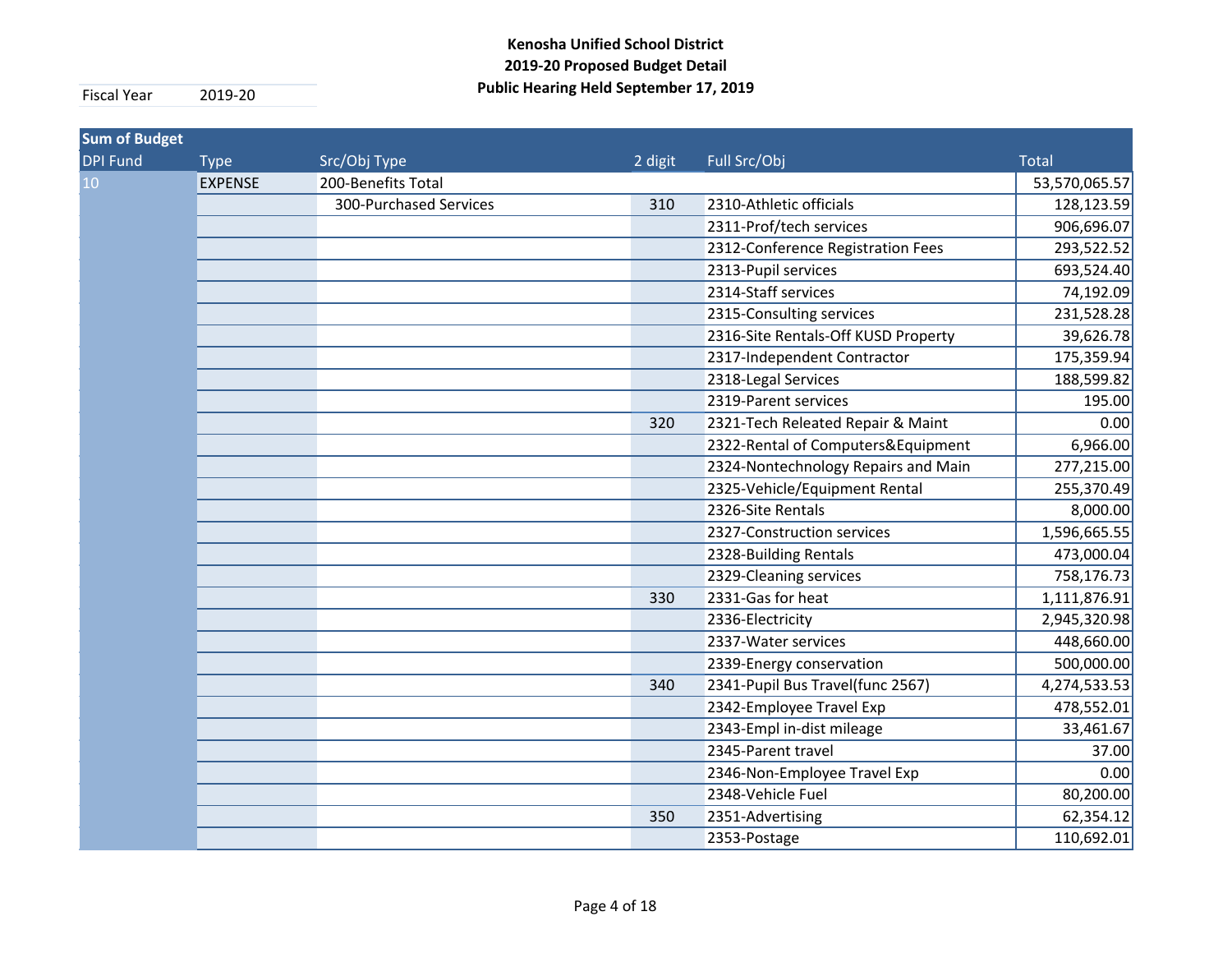| <b>Sum of Budget</b> |                |                              |         |                                     |               |
|----------------------|----------------|------------------------------|---------|-------------------------------------|---------------|
| <b>DPI Fund</b>      | <b>Type</b>    | Src/Obj Type                 | 2 digit | Full Src/Obj                        | <b>Total</b>  |
| 10                   | <b>EXPENSE</b> | 300-Purchased Services       | 350     | 2354-Printing & Copying Costs       | 632,203.23    |
|                      |                |                              |         | 2355-Telephone                      | 449,969.64    |
|                      |                |                              |         | 2356-Educational Television         | 1,344.00      |
|                      |                |                              |         | 2358-On-line Communication          | 129.00        |
|                      |                |                              |         | 2359-Other Communication            | 292.00        |
|                      |                |                              | 360     | 2361-Technology Services            | 1,043,886.85  |
|                      |                |                              |         | 2362-Software as a Service          | 19,808.63     |
|                      |                |                              | 370     | 2370-Payment to Non-Governmental    | 0.00          |
|                      |                |                              | 380     | 2382-Open enrollment payments       | 3,350,000.00  |
|                      |                |                              |         | 2386-Payments to CESA               | 128,170.00    |
|                      |                |                              |         | 2387-Tuition Payments(State)        | 1,850,998.48  |
|                      |                |                              |         | 2389-Payment to Tech Colleges       | 521,216.00    |
|                      |                | 300-Purchased Services Total |         |                                     | 24,150,468.36 |
|                      |                | 400-Supplies                 | 410     | 2410-General Supplies (SPED only)   | 0.00          |
|                      |                |                              |         | 2411-General supplies               | 5,158,682.38  |
|                      |                |                              |         | 2413-Printer Toner & Printer Ink    | 110,463.98    |
|                      |                |                              |         | 2415-Food supplies                  | 160,118.17    |
|                      |                |                              |         | 2416-Medical supplies               | 33,159.76     |
|                      |                |                              |         | 2417-Copier & Printer Paper         | 227,530.93    |
|                      |                |                              | 420     | 2420-Apparel                        | 21,837.26     |
|                      |                |                              | 430     | 2431-AV materials (Instructional)   | 16,531.44     |
|                      |                |                              |         | 2432-Library books (Instructional)  | 377,995.33    |
|                      |                |                              |         | 2433-Newspapers (Instructional)     | 8,352.00      |
|                      |                |                              |         | 2434-Periodicals (Instructional)    | 14,752.09     |
|                      |                |                              |         | 2435-Software (Instructional)       | $-98,924.75$  |
|                      |                |                              |         | 2436-CSF Computers & Equipment      | 0.00          |
|                      |                |                              |         | 2439-Professional Books-OtherMedia  | 62,822.63     |
|                      |                |                              | 440     | 2440-Small Equip <\$1000 (non-tech) | 999,131.27    |
|                      |                |                              |         | 2442-Equip \$1000-5000 (non-tech)   | 86,793.00     |
|                      |                |                              |         | 2444-Furnishings <\$5000 each       | 197,948.58    |
|                      |                |                              |         | 2447-Tech Equip \$1000-5000         | 0.00          |
|                      |                |                              |         |                                     |               |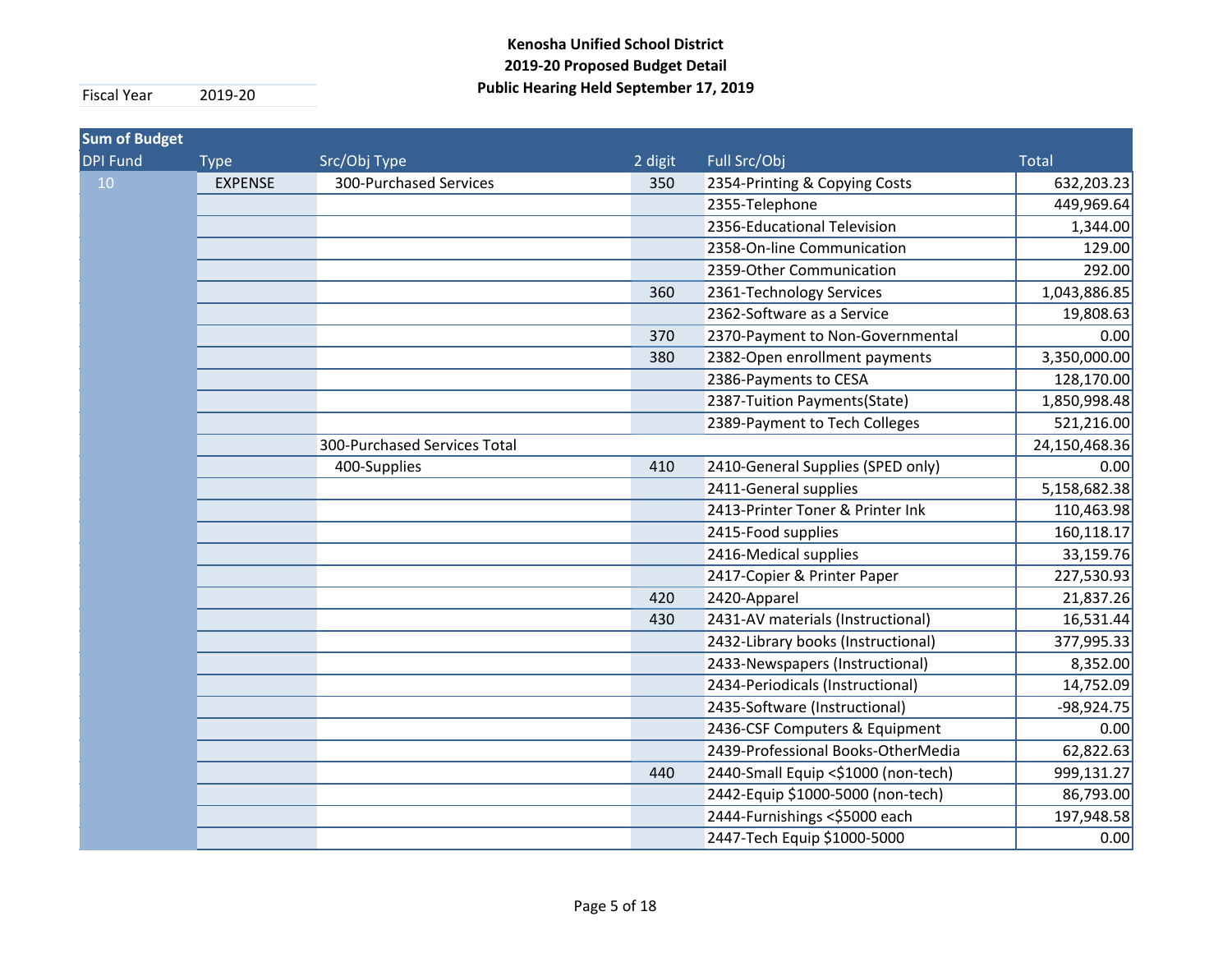| <b>Sum of Budget</b> |                |                          |         |                                     |               |
|----------------------|----------------|--------------------------|---------|-------------------------------------|---------------|
| <b>DPI Fund</b>      | <b>Type</b>    | Src/Obj Type             | 2 digit | Full Src/Obj                        | <b>Total</b>  |
| 10                   | <b>EXPENSE</b> | 400-Supplies             | 440     | 2448-Small Technical Equip <\$1000  | 77.90         |
|                      |                |                          | 450     | 2450-Objects for resale             | $-16,895.81$  |
|                      |                |                          | 460     | 2460-Equipment Components           | 0.00          |
|                      |                |                          | 470     | 2470-Textbooks                      | 2,460,851.52  |
|                      |                |                          |         | 2471-Workbooks                      | 134,926.09    |
|                      |                |                          | 480     | 2480-Non-Capital Technology         | $-29,000.00$  |
|                      |                |                          |         | 2481-Technology Supplies            | 781,273.38    |
|                      |                |                          |         | 2482-Non-Capital Tech Hardware      | 1,166,976.84  |
|                      |                |                          |         | 2483-Non-Capital Software           | 1,159,946.78  |
|                      |                |                          | 490     | 2490-Media rentals                  | 8,305.22      |
|                      |                |                          |         | 2491-Prof Materials(Non-Instructnl) | 138,684.97    |
|                      |                |                          |         | 2498-Athletic Reimbursement         | $-19,428.96$  |
|                      |                |                          |         | 2499-Activity supplies              | 0.00          |
|                      |                | 400-Supplies Total       |         |                                     | 13,162,912.00 |
|                      |                | 500-Capital Outlay       | 520     | 2521-Land Improvements-Additions    | 1,300.00      |
|                      |                |                          |         | 2522-Land Improvements-Replace/Repa | 0.00          |
|                      |                |                          | 540     | 2541-Building Improvement-Additions | 83,989.14     |
|                      |                |                          |         | 2542-Building Imprv Remodel/Replace | 320,906.91    |
|                      |                |                          | 550     | 2552-New Equip > \$5000 (ea.)       | 196,267.92    |
|                      |                |                          |         | 2558-New Tech Equip > \$5000(ea.)   | 0.00          |
|                      |                |                          | 560     | 2562-Replace Equip > \$5000 (ea.)   | 58,195.81     |
|                      |                |                          | 570     | 2571-Equipment rental               | 0.00          |
|                      |                |                          |         | 2572-Vehicle rental                 | 0.00          |
|                      |                |                          | 580     | 2581-Tech Hardware > \$5000 (ea.)   | 132,971.00    |
|                      |                |                          |         | 2582-Tech Software > \$5000 (ea.)   | 0.00          |
|                      |                | 500-Capital Outlay Total |         |                                     | 793,630.78    |
|                      |                | 600-Debt                 | 680     | 2682-Interest-short term            | 500,000.00    |
|                      |                |                          | 690     | 2691-Paying agent fees              | 60,000.00     |
|                      |                | 600-Debt Total           |         |                                     | 560,000.00    |
|                      |                | 700-Insurances           | 710     | 2711-Liability insurance            | 250,150.00    |
|                      |                |                          |         | 2712-Property insurance             | 380,000.00    |
|                      |                |                          |         |                                     |               |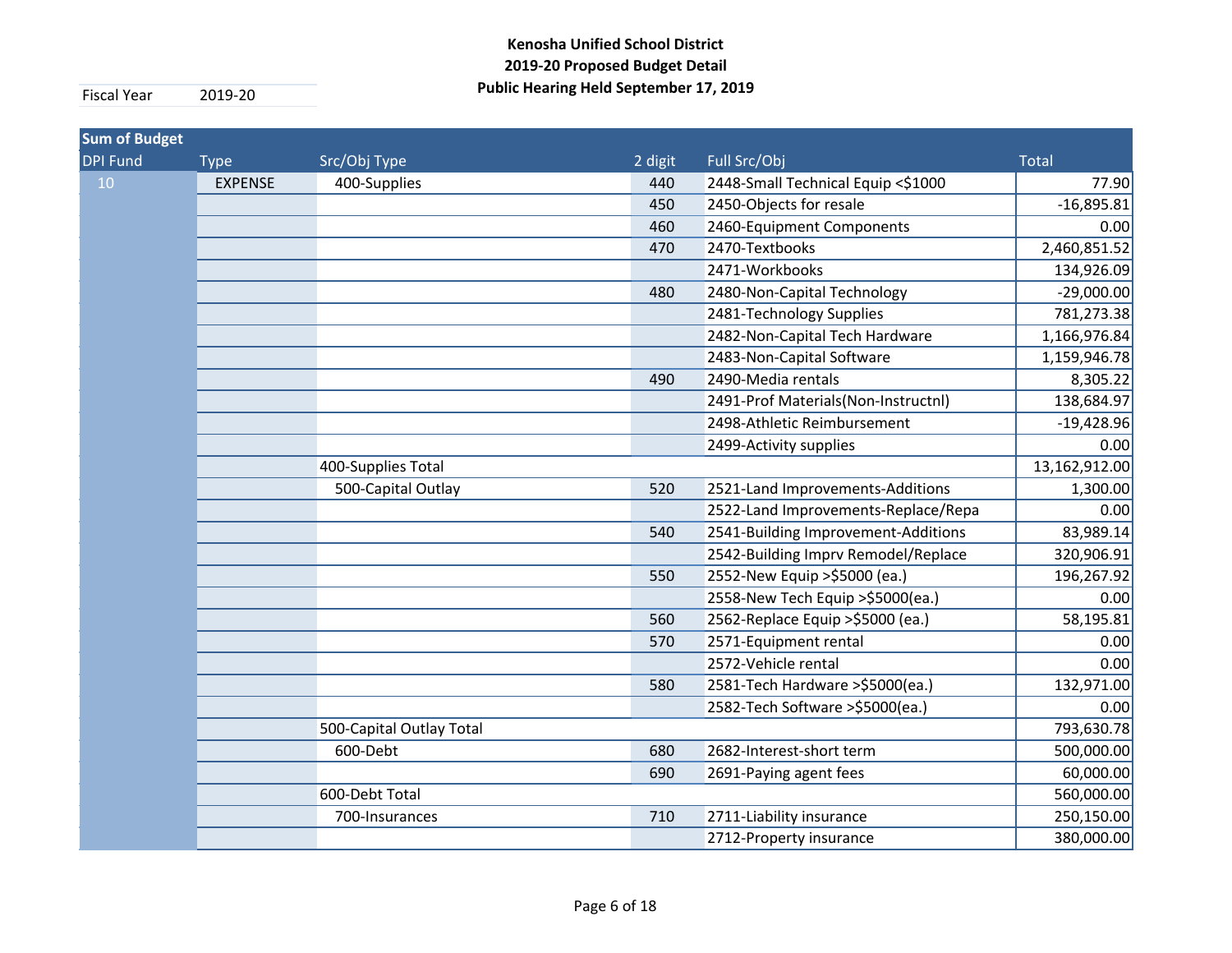| <b>Sum of Budget</b> |                      |                          |         |                                    |               |  |  |
|----------------------|----------------------|--------------------------|---------|------------------------------------|---------------|--|--|
| DPI Fund             | <b>Type</b>          | Src/Obj Type             | 2 digit | Full Src/Obj                       | <b>Total</b>  |  |  |
| 10                   | <b>EXPENSE</b>       | 700-Insurances           | 710     | 2716-Student insurance             | 0.00          |  |  |
|                      |                      |                          | 730     | 2730-Unemployment comp.            | 75,000.00     |  |  |
|                      |                      | 700-Insurances Total     |         |                                    | 705,150.00    |  |  |
|                      |                      | 800-Transfers            | 820     | 2827-Gen Operating Trans Out to 27 | 31,773,603.17 |  |  |
|                      |                      |                          | 830     | 2838-Operating Transfer to F38     | 500,000.00    |  |  |
|                      |                      | 800-Transfers Total      |         |                                    | 32,273,603.17 |  |  |
|                      |                      | 900-Other                | 940     | 2941-District dues/fees            | 87,142.00     |  |  |
|                      |                      |                          |         | 2942-Employee dues/fees            | 70,166.60     |  |  |
|                      |                      |                          |         | 2943-Student dues/fees             | 133,218.09    |  |  |
|                      |                      |                          |         | 2944-False alarm fees              | 18,398.00     |  |  |
|                      |                      |                          |         | 2945-Bank/Credit Card Fees         | 30,000.00     |  |  |
|                      |                      |                          | 960     | 2969-Accounting adjustments        | 6,798,405.94  |  |  |
|                      |                      |                          | 970     | 2971-Refund pr yr/aidable          | 0.00          |  |  |
|                      |                      |                          |         | 2972-Refund pr yr/non-aidable      | 0.00          |  |  |
|                      |                      |                          | 990     | 2990-Miscellaneous                 | 0.00          |  |  |
|                      | 900-Other Total      |                          |         |                                    |               |  |  |
|                      | <b>EXPENSE Total</b> |                          |         |                                    |               |  |  |
| 20                   | <b>REVENUE</b>       | 100-Oper Trans In        | 110     | 1110-General Operating Trans In    | 31,773,603.17 |  |  |
|                      |                      | 100-Oper Trans In Total  |         |                                    | 31,773,603.17 |  |  |
|                      |                      | 200-Local Revenues       | 290     | 1291-Gifts                         | 0.00          |  |  |
|                      |                      |                          |         | 1299-Miscellaneous                 | 11,000.00     |  |  |
|                      |                      | 200-Local Revenues Total |         |                                    | 11,000.00     |  |  |
|                      |                      | 600-State Aid            | 610     | 1611-State handicap aid            | 10,767,572.00 |  |  |
|                      |                      |                          | 620     | 1625-State Categorical Aid         | 106,000.00    |  |  |
|                      |                      |                          | 630     | 1630-State special projects aid    | 26,000.00     |  |  |
|                      |                      | 600-State Aid Total      |         |                                    | 10,899,572.00 |  |  |
|                      |                      | 700-Federal Aid          | 710     | 1711-High Cost Special Ed Aid      | 28,000.00     |  |  |
|                      |                      |                          | 730     | 1730-Federal special projects aids | 4,848,437.00  |  |  |
|                      |                      |                          | 780     | 1780-Fed Aid thru State (not DPI)  | 1,600,000.00  |  |  |
|                      |                      |                          | 790     | 1790-Federal direct aid            | 2,100,000.00  |  |  |
|                      |                      | 700-Federal Aid Total    |         |                                    | 8,576,437.00  |  |  |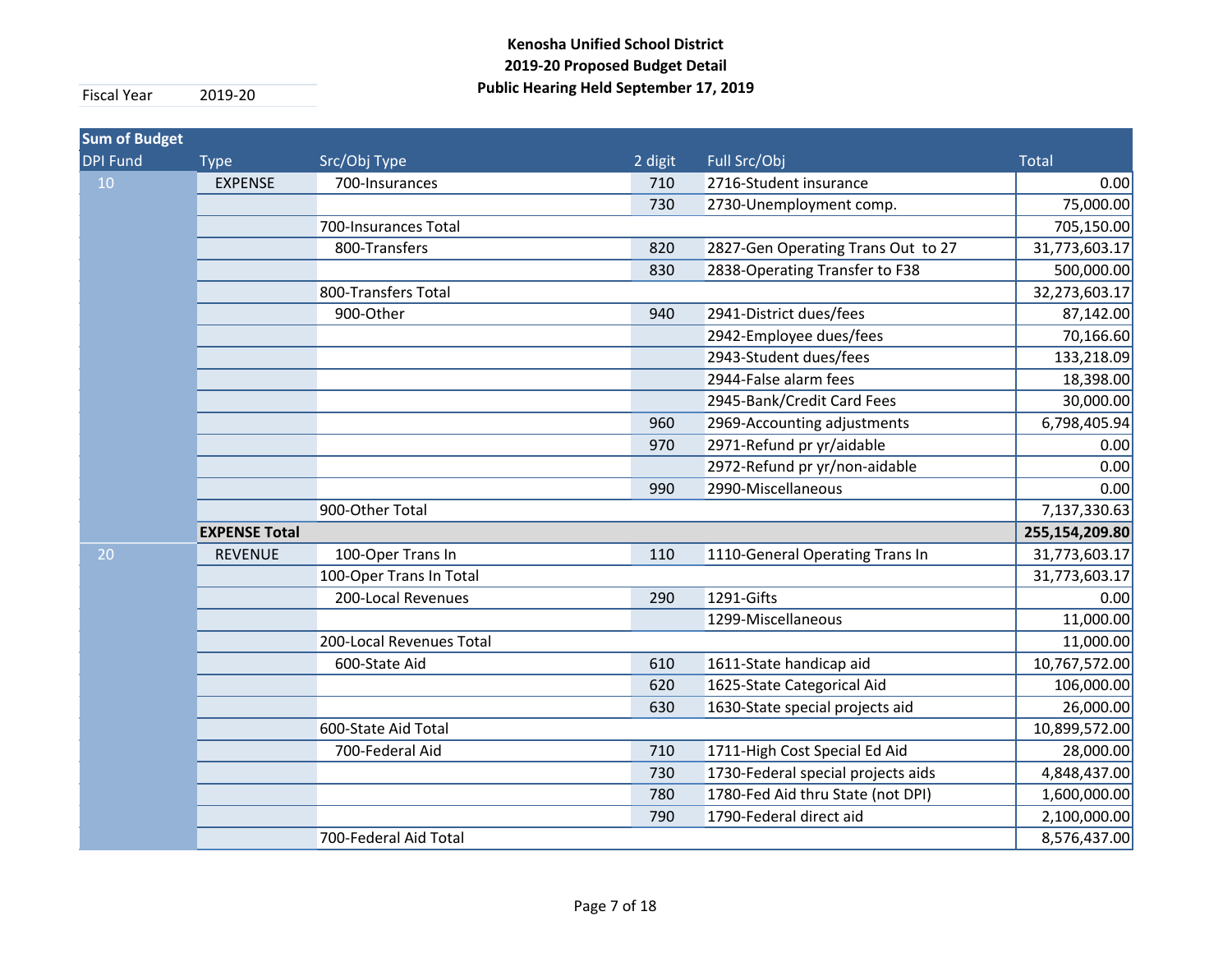| <b>Sum of Budget</b> |                      |                    |         |                                  |               |
|----------------------|----------------------|--------------------|---------|----------------------------------|---------------|
| <b>DPI Fund</b>      | <b>Type</b>          | Src/Obj Type       | 2 digit | Full Src/Obj                     | <b>Total</b>  |
| 20 <sub>1</sub>      | <b>REVENUE Total</b> |                    |         |                                  | 51,260,612.17 |
|                      | <b>EXPENSE</b>       | 100-Salaries       | 110     | 2110-Perm FT Administrator       | 511,704.00    |
|                      |                      |                    |         | 2112-Perm FT Technical           | 158,502.00    |
|                      |                      |                    |         | 2113-Perm FT teachers            | 24,596,817.60 |
|                      |                      |                    |         | 2114-Perm FT teacher consultant  | 293,744.36    |
|                      |                      |                    |         | 2115-Perm FT other professionals | 238,702.00    |
|                      |                      |                    |         | 2117-Perm FT secretary/clerical  | 348,787.19    |
|                      |                      |                    |         | 2118-Perm FT custodial           | 26,527.28     |
|                      |                      |                    |         | 2119-Perm FT education assistant | 5,180,671.47  |
|                      |                      |                    | 140     | 2140-Temporary Part Time         | 0.00          |
|                      |                      |                    |         | 2143-Temp PT Sub                 | 314,233.00    |
|                      |                      |                    |         | 2145-Temp PT police officers     | 11,800.00     |
|                      |                      |                    |         | 2147-Temp PT secretary           | 200.00        |
|                      |                      |                    |         | 2149-Temp PT ed assistants       | 115,565.00    |
|                      |                      |                    | 160     | 2164-Overtime-ed interpreters    | 1,500.00      |
|                      |                      |                    |         | 2167-Overtime-secretary/clerical | 175.00        |
|                      |                      |                    |         | 2169-Overtime-ed assistants      | 1,100.00      |
|                      |                      |                    | 170     | 2170-Add'l pay - Dept Chair      | 47,200.00     |
|                      |                      |                    |         | 2171-Add'l pay-extra assignment  | 31,762.00     |
|                      |                      |                    | 190     | 2190-Longevity pay               | 200.00        |
|                      |                      | 100-Salaries Total |         |                                  | 31,879,190.90 |
|                      |                      | 200-Benefits       | 210     | 2212-WRS Contribution-Cert ER    | 1,705,166.98  |
|                      |                      |                    |         | 2214-WRS Contribution-NonCert ER | 402,215.60    |
|                      |                      |                    |         | 2218-Contr to OPEB Trust         | 1,378,094.64  |
|                      |                      |                    | 220     | 2222-Fica/medicare               | 2,439,307.64  |
|                      |                      |                    | 230     | 2230-Life insurance              | 96,668.64     |
|                      |                      |                    | 240     | 2241-Health insurance            | 8,270,398.78  |
|                      |                      |                    |         | 2243-Dental insurance            | 646,865.45    |
|                      |                      |                    |         | 2249-HSA District Contribution   | 645,975.00    |
|                      |                      |                    | 250     | 2251-Long term disab insurance   | 58,086.83     |
|                      |                      |                    |         | 2253-Worker's compensation       | 318,854.12    |
|                      |                      |                    |         |                                  |               |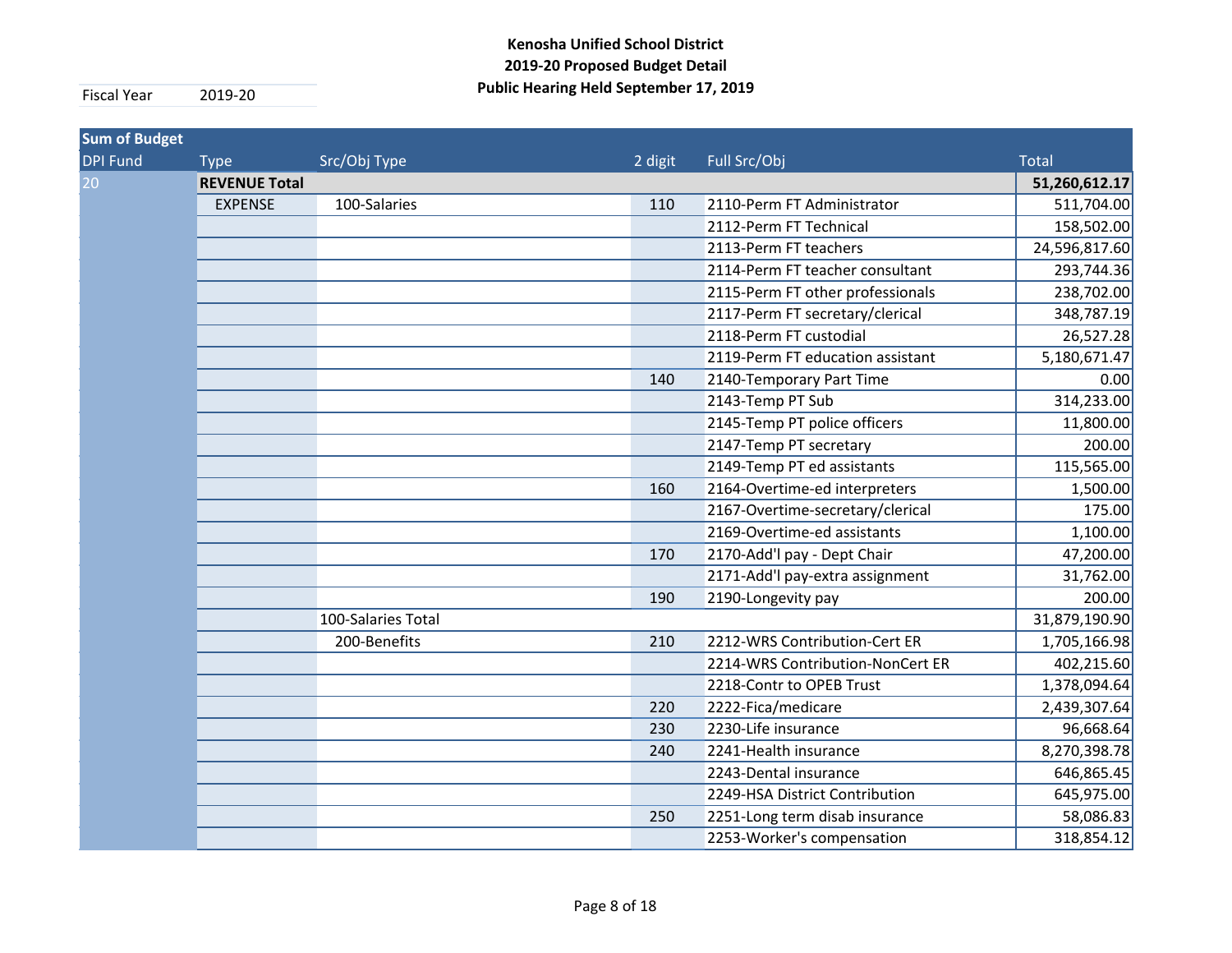| <b>Sum of Budget</b> |                |                              |         |                                     |               |
|----------------------|----------------|------------------------------|---------|-------------------------------------|---------------|
| <b>DPI Fund</b>      | <b>Type</b>    | Src/Obj Type                 | 2 digit | Full Src/Obj                        | <b>Total</b>  |
| 20 <sup>°</sup>      | <b>EXPENSE</b> | 200-Benefits Total           |         |                                     | 15,961,633.68 |
|                      |                | 300-Purchased Services       | 310     | 2311-Prof/tech services             | 0.00          |
|                      |                |                              |         | 2312-Conference Registration Fees   | 4,000.00      |
|                      |                |                              |         | 2313-Pupil services                 | 0.00          |
|                      |                |                              |         | 2315-Consulting services            | 0.00          |
|                      |                |                              |         | 2317-Independent Contractor         | 8,250.00      |
|                      |                |                              |         | 2319-Parent services                | 0.00          |
|                      |                |                              | 320     | 2324-Nontechnology Repairs and Main | 0.00          |
|                      |                |                              |         | 2325-Vehicle/Equipment Rental       | 0.00          |
|                      |                |                              |         | 2327-Construction services          | 0.00          |
|                      |                |                              |         | 2328-Building Rentals               | 0.00          |
|                      |                |                              |         | 2329-Cleaning services              | 0.00          |
|                      |                |                              | 330     | 2336-Electricity                    | 0.00          |
|                      |                |                              |         | 2337-Water services                 | 0.00          |
|                      |                |                              | 340     | 2341-Pupil Bus Travel(func 2567)    | 2,904,753.34  |
|                      |                |                              |         | 2342-Employee Travel Exp            | 4,134.00      |
|                      |                |                              |         | 2343-Empl in-dist mileage           | 3,465.00      |
|                      |                |                              |         | 2349-Other Travel-SpEd              | 3,000.00      |
|                      |                |                              | 350     | 2351-Advertising                    | 0.00          |
|                      |                |                              |         | 2353-Postage                        | 0.00          |
|                      |                |                              |         | 2354-Printing & Copying Costs       | 255.00        |
|                      |                |                              |         | 2355-Telephone                      | 4,000.00      |
|                      |                |                              | 370     | 2370-Payment to Non-Governmental    | 0.00          |
|                      |                |                              | 380     | 2386-Payments to CESA               | 250.00        |
|                      |                |                              |         | 2389-Payment to Tech Colleges       | 26,000.00     |
|                      |                | 300-Purchased Services Total |         |                                     | 2,958,107.34  |
|                      |                | 400-Supplies                 | 410     | 2410-General Supplies (SPED only)   | 500.00        |
|                      |                |                              |         | 2411-General supplies               | 357,633.74    |
|                      |                |                              |         | 2413-Printer Toner & Printer Ink    | 1,273.00      |
|                      |                |                              |         | 2415-Food supplies                  | 860.00        |
|                      |                |                              |         | 2416-Medical supplies               | 1,500.00      |
|                      |                |                              |         |                                     |               |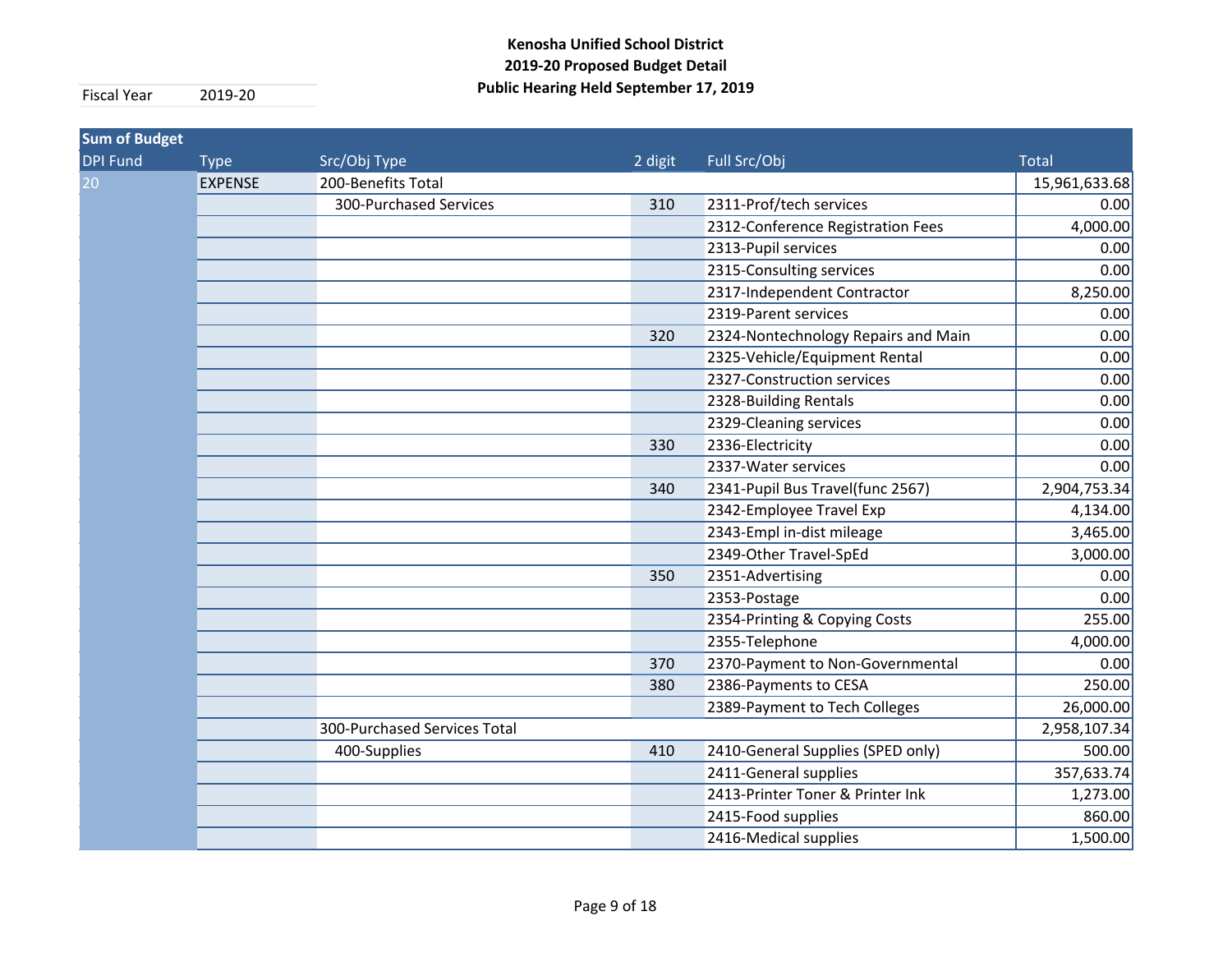| <b>Sum of Budget</b> |                |                          |         |                                     |              |
|----------------------|----------------|--------------------------|---------|-------------------------------------|--------------|
| <b>DPI Fund</b>      | <b>Type</b>    | Src/Obj Type             | 2 digit | Full Src/Obj                        | <b>Total</b> |
| 20                   | <b>EXPENSE</b> | 400-Supplies             | 410     | 2417-Copier & Printer Paper         | 360.00       |
|                      |                |                          | 420     | 2420-Apparel                        | 0.00         |
|                      |                |                          | 430     | 2431-AV materials (Instructional)   | 0.00         |
|                      |                |                          |         | 2432-Library books (Instructional)  | 0.00         |
|                      |                |                          |         | 2434-Periodicals (Instructional)    | 0.00         |
|                      |                |                          |         | 2435-Software (Instructional)       | 0.00         |
|                      |                |                          |         | 2439-Professional Books-OtherMedia  | 0.00         |
|                      |                |                          | 440     | 2440-Small Equip <\$1000 (non-tech) | 5,165.84     |
|                      |                |                          |         | 2442-Equip \$1000-5000 (non-tech)   | 2,810.00     |
|                      |                |                          |         | 2444-Furnishings <\$5000 each       | 1,710.00     |
|                      |                |                          |         | 2447-Tech Equip \$1000-5000         | 0.00         |
|                      |                |                          |         | 2448-Small Technical Equip <\$1000  | 0.00         |
|                      |                |                          | 450     | 2450-Objects for resale             | 0.00         |
|                      |                |                          | 470     | 2470-Textbooks                      | 0.00         |
|                      |                |                          | 480     | 2480-Non-Capital Technology         | 0.00         |
|                      |                |                          |         | 2481-Technology Supplies            | 70,447.97    |
|                      |                |                          |         | 2482-Non-Capital Tech Hardware      | 1,389.00     |
|                      |                |                          |         | 2483-Non-Capital Software           | 12,700.70    |
|                      |                |                          | 490     | 2490-Media rentals                  | 0.00         |
|                      |                |                          |         | 2491-Prof Materials(Non-Instructnl) | 350.00       |
|                      |                | 400-Supplies Total       |         |                                     | 456,700.25   |
|                      |                | 500-Capital Outlay       | 540     | 2541-Building Improvement-Additions | 0.00         |
|                      |                |                          |         | 2542-Building Imprv Remodel/Replace | 3,195.00     |
|                      |                |                          | 550     | 2551-New Equip \$1000-5000 (ea.)    | 0.00         |
|                      |                |                          |         | 2552-New Equip > \$5000 (ea.)       | 0.00         |
|                      |                |                          | 580     | 2581-Tech Hardware > \$5000 (ea.)   | 0.00         |
|                      |                |                          |         | 2582-Tech Software >\$5000(ea.)     | 0.00         |
|                      |                | 500-Capital Outlay Total |         |                                     | 3,195.00     |
|                      |                | 900-Other                | 940     | 2941-District dues/fees             | 0.00         |
|                      |                |                          |         | 2942-Employee dues/fees             | 130.00       |
|                      |                |                          |         | 2943-Student dues/fees              | 1,655.00     |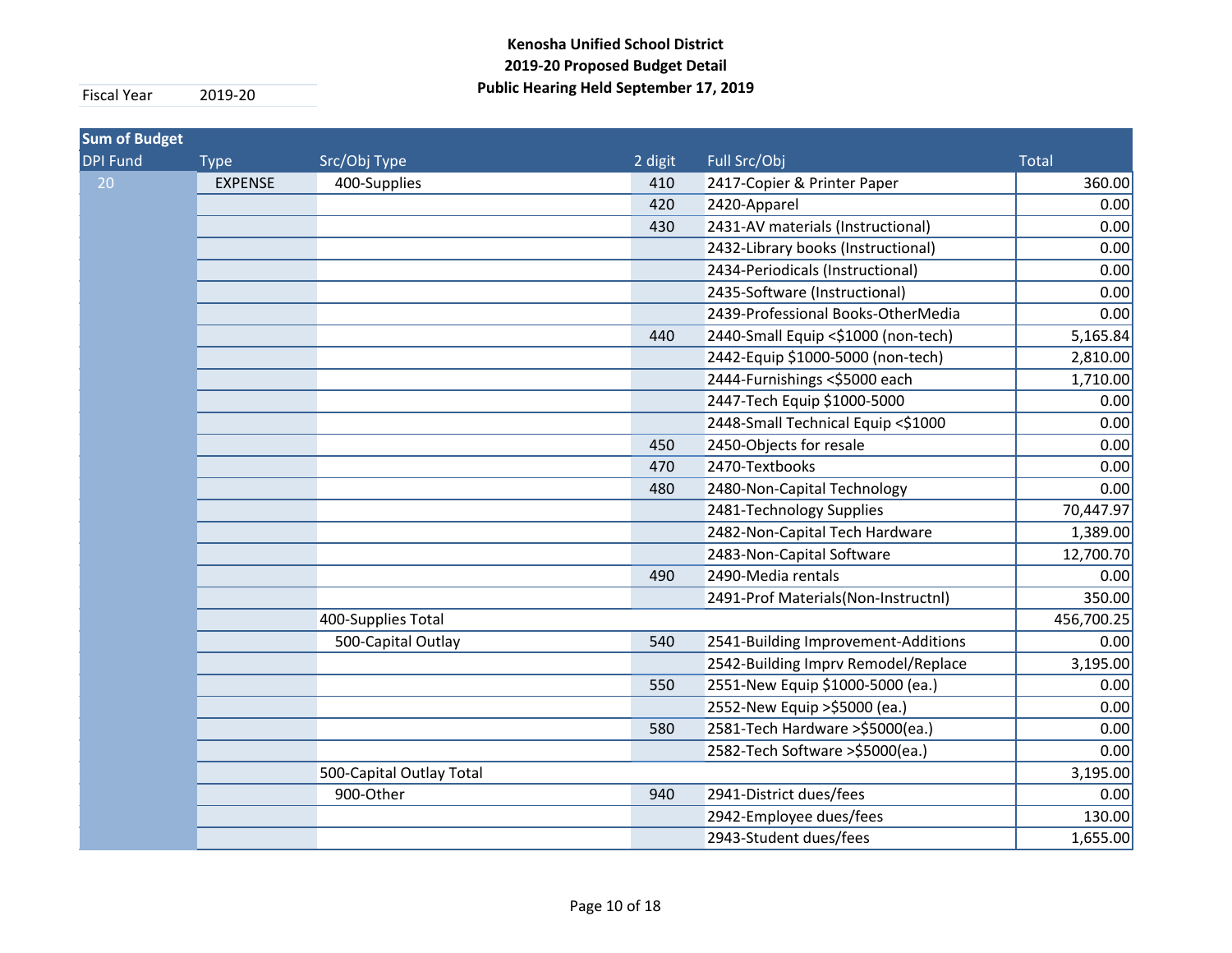| <b>Sum of Budget</b> |                      |                               |         |                                    |               |
|----------------------|----------------------|-------------------------------|---------|------------------------------------|---------------|
| <b>DPI Fund</b>      | <b>Type</b>          | Src/Obj Type                  | 2 digit | Full Src/Obj                       | <b>Total</b>  |
| 20                   | <b>EXPENSE</b>       | 900-Other                     | 940     | 2944-False alarm fees              | 0.00          |
|                      |                      |                               |         | 2949-Other Dues/Fees               | 0.00          |
|                      |                      | 900-Other Total               |         |                                    | 1,785.00      |
|                      | <b>EXPENSE Total</b> |                               |         |                                    | 51,260,612.17 |
| 30                   | <b>REVENUE</b>       | 100-Oper Trans In             | 110     | 1110-General Operating Trans In    | 500,000.00    |
|                      |                      | 100-Oper Trans In Total       |         |                                    | 500,000.00    |
|                      |                      | 200-Local Revenues            | 210     | 1211-Property taxes                | 14,526,944.00 |
|                      |                      | 200-Local Revenues Total      |         |                                    | 14,526,944.00 |
|                      |                      | 900-Revenue Adjustments       | 970     | 1971-Refund of Prior Year Expenses | 569,510.00    |
|                      |                      | 900-Revenue Adjustments Total |         |                                    | 569,510.00    |
|                      | <b>REVENUE Total</b> |                               |         |                                    | 15,596,454.00 |
|                      | <b>EXPENSE</b>       | 600-Debt                      | 670     | 2674-Principal/State Trust         | 1,879,000.00  |
|                      |                      |                               |         | 2675-Principal-long term bond      | 7,575,000.00  |
|                      |                      |                               | 680     | 2684-Interest/State Trust          | 599,697.00    |
|                      |                      |                               |         | 2685-Long Term Bond Interest       | 5,845,667.00  |
|                      |                      |                               | 690     | 2691-Paying agent fees             | 0.00          |
|                      |                      | 600-Debt Total                |         |                                    | 15,899,364.00 |
|                      | <b>EXPENSE Total</b> |                               |         |                                    | 15,899,364.00 |
| 40                   | <b>REVENUE</b>       | 200-Local Revenues            | 280     | 1280-Interest income               | 300,000.00    |
|                      |                      | 200-Local Revenues Total      |         |                                    | 300,000.00    |
|                      | <b>REVENUE Total</b> |                               |         |                                    | 300,000.00    |
|                      | <b>EXPENSE</b>       | 100-Salaries                  | 160     | 2166-Overtime-trades               | 0.00          |
|                      |                      |                               |         | 2168-Overtime-custodial            | 0.00          |
|                      |                      | 100-Salaries Total            |         |                                    | 0.00          |
|                      |                      | 200-Benefits                  | 210     | 2214-WRS Contribution-NonCert ER   | 0.00          |
|                      |                      |                               | 220     | 2222-Fica/medicare                 | 0.00          |
|                      |                      |                               | 250     | 2253-Worker's compensation         | 0.00          |
|                      |                      | 200-Benefits Total            |         |                                    | 0.00          |
|                      |                      | 300-Purchased Services        | 320     | 2327-Construction services         | 10,671,946.00 |
|                      |                      | 300-Purchased Services Total  |         |                                    | 10,671,946.00 |
|                      | <b>EXPENSE Total</b> |                               |         |                                    | 10,671,946.00 |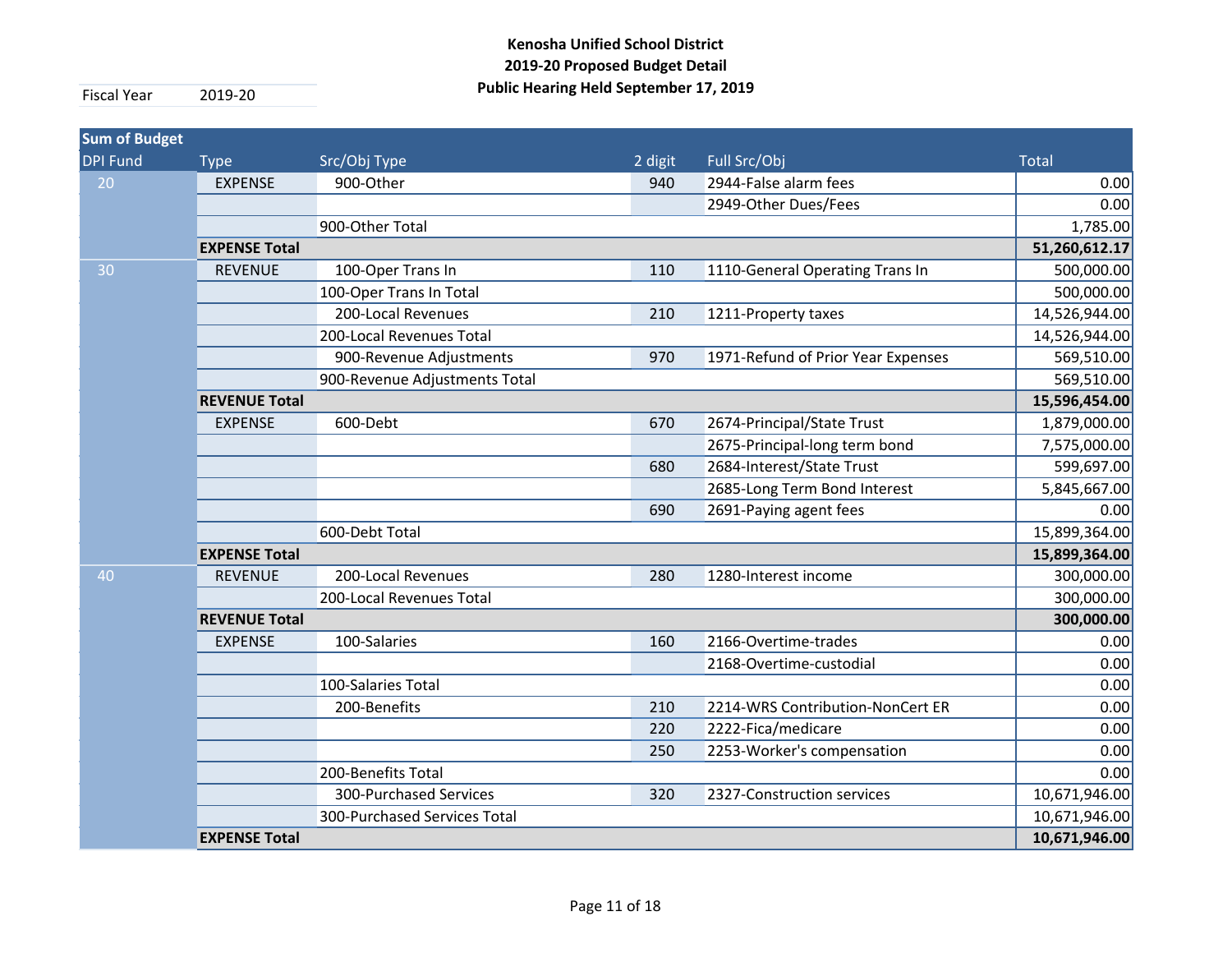| <b>DPI Fund</b><br>Src/Obj Type<br>2 digit<br>Full Src/Obj<br><b>Total</b><br><b>Type</b><br>50<br><b>REVENUE</b><br>200-Local Revenues<br>1251-Pupil meals<br>250<br>1252-Adult meals<br>1254-Snacks<br>1257-Breakfast sales<br>1258-Milk sales<br>1259-Ala carte sales<br>280<br>1280-Interest income<br>1281-St Interest Income<br>200-Local Revenues Total<br>600-State Aid<br>1617-Food service state aid<br>610<br>600-State Aid Total<br>700-Federal Aid<br>710<br>1714-Donated commodities<br>1717-Food service aid<br>1730-Federal special projects aids<br>730<br>700-Federal Aid Total<br><b>REVENUE Total</b><br>2111-Perm FT Supervisory<br><b>EXPENSE</b><br>100-Salaries<br>110<br>2117-Perm FT secretary/clerical<br>2118-Perm FT custodial<br>2128-Perm PT custodials<br>120<br>2129-Perm PT ed assistants<br>2149-Temp PT ed assistants<br>140<br>2162-Overtime-technical<br>160<br>2166-Overtime-trades<br>2167-Overtime-secretary/clerical<br>2168-Overtime-custodial<br>2190-Longevity pay<br>190<br>2194-Spec Event Pay (Food Service) | <b>Sum of Budget</b> |                    |  |              |
|--------------------------------------------------------------------------------------------------------------------------------------------------------------------------------------------------------------------------------------------------------------------------------------------------------------------------------------------------------------------------------------------------------------------------------------------------------------------------------------------------------------------------------------------------------------------------------------------------------------------------------------------------------------------------------------------------------------------------------------------------------------------------------------------------------------------------------------------------------------------------------------------------------------------------------------------------------------------------------------------------------------------------------------------------------------|----------------------|--------------------|--|--------------|
|                                                                                                                                                                                                                                                                                                                                                                                                                                                                                                                                                                                                                                                                                                                                                                                                                                                                                                                                                                                                                                                              |                      |                    |  |              |
|                                                                                                                                                                                                                                                                                                                                                                                                                                                                                                                                                                                                                                                                                                                                                                                                                                                                                                                                                                                                                                                              |                      |                    |  | 1,000,000.00 |
|                                                                                                                                                                                                                                                                                                                                                                                                                                                                                                                                                                                                                                                                                                                                                                                                                                                                                                                                                                                                                                                              |                      |                    |  | 7,000.00     |
|                                                                                                                                                                                                                                                                                                                                                                                                                                                                                                                                                                                                                                                                                                                                                                                                                                                                                                                                                                                                                                                              |                      |                    |  | 5,000.00     |
|                                                                                                                                                                                                                                                                                                                                                                                                                                                                                                                                                                                                                                                                                                                                                                                                                                                                                                                                                                                                                                                              |                      |                    |  | 57,000.00    |
|                                                                                                                                                                                                                                                                                                                                                                                                                                                                                                                                                                                                                                                                                                                                                                                                                                                                                                                                                                                                                                                              |                      |                    |  | 60,000.00    |
|                                                                                                                                                                                                                                                                                                                                                                                                                                                                                                                                                                                                                                                                                                                                                                                                                                                                                                                                                                                                                                                              |                      |                    |  | 900,000.00   |
|                                                                                                                                                                                                                                                                                                                                                                                                                                                                                                                                                                                                                                                                                                                                                                                                                                                                                                                                                                                                                                                              |                      |                    |  | 500.00       |
|                                                                                                                                                                                                                                                                                                                                                                                                                                                                                                                                                                                                                                                                                                                                                                                                                                                                                                                                                                                                                                                              |                      |                    |  | 0.00         |
|                                                                                                                                                                                                                                                                                                                                                                                                                                                                                                                                                                                                                                                                                                                                                                                                                                                                                                                                                                                                                                                              |                      |                    |  | 2,029,500.00 |
|                                                                                                                                                                                                                                                                                                                                                                                                                                                                                                                                                                                                                                                                                                                                                                                                                                                                                                                                                                                                                                                              |                      |                    |  | 141,000.00   |
|                                                                                                                                                                                                                                                                                                                                                                                                                                                                                                                                                                                                                                                                                                                                                                                                                                                                                                                                                                                                                                                              |                      |                    |  | 141,000.00   |
|                                                                                                                                                                                                                                                                                                                                                                                                                                                                                                                                                                                                                                                                                                                                                                                                                                                                                                                                                                                                                                                              |                      |                    |  | 500,000.00   |
|                                                                                                                                                                                                                                                                                                                                                                                                                                                                                                                                                                                                                                                                                                                                                                                                                                                                                                                                                                                                                                                              |                      |                    |  | 5,888,000.00 |
|                                                                                                                                                                                                                                                                                                                                                                                                                                                                                                                                                                                                                                                                                                                                                                                                                                                                                                                                                                                                                                                              |                      |                    |  | 206,800.00   |
|                                                                                                                                                                                                                                                                                                                                                                                                                                                                                                                                                                                                                                                                                                                                                                                                                                                                                                                                                                                                                                                              |                      |                    |  | 6,594,800.00 |
|                                                                                                                                                                                                                                                                                                                                                                                                                                                                                                                                                                                                                                                                                                                                                                                                                                                                                                                                                                                                                                                              |                      |                    |  | 8,765,300.00 |
|                                                                                                                                                                                                                                                                                                                                                                                                                                                                                                                                                                                                                                                                                                                                                                                                                                                                                                                                                                                                                                                              |                      |                    |  | 235,586.56   |
|                                                                                                                                                                                                                                                                                                                                                                                                                                                                                                                                                                                                                                                                                                                                                                                                                                                                                                                                                                                                                                                              |                      |                    |  | 85,367.19    |
|                                                                                                                                                                                                                                                                                                                                                                                                                                                                                                                                                                                                                                                                                                                                                                                                                                                                                                                                                                                                                                                              |                      |                    |  | 495,838.38   |
|                                                                                                                                                                                                                                                                                                                                                                                                                                                                                                                                                                                                                                                                                                                                                                                                                                                                                                                                                                                                                                                              |                      |                    |  | 334,877.62   |
|                                                                                                                                                                                                                                                                                                                                                                                                                                                                                                                                                                                                                                                                                                                                                                                                                                                                                                                                                                                                                                                              |                      |                    |  | 793,296.96   |
|                                                                                                                                                                                                                                                                                                                                                                                                                                                                                                                                                                                                                                                                                                                                                                                                                                                                                                                                                                                                                                                              |                      |                    |  | 238,738.50   |
|                                                                                                                                                                                                                                                                                                                                                                                                                                                                                                                                                                                                                                                                                                                                                                                                                                                                                                                                                                                                                                                              |                      |                    |  | 0.00         |
|                                                                                                                                                                                                                                                                                                                                                                                                                                                                                                                                                                                                                                                                                                                                                                                                                                                                                                                                                                                                                                                              |                      |                    |  | 0.00         |
|                                                                                                                                                                                                                                                                                                                                                                                                                                                                                                                                                                                                                                                                                                                                                                                                                                                                                                                                                                                                                                                              |                      |                    |  | 0.00         |
|                                                                                                                                                                                                                                                                                                                                                                                                                                                                                                                                                                                                                                                                                                                                                                                                                                                                                                                                                                                                                                                              |                      |                    |  | 0.00         |
|                                                                                                                                                                                                                                                                                                                                                                                                                                                                                                                                                                                                                                                                                                                                                                                                                                                                                                                                                                                                                                                              |                      |                    |  | 1,237.50     |
|                                                                                                                                                                                                                                                                                                                                                                                                                                                                                                                                                                                                                                                                                                                                                                                                                                                                                                                                                                                                                                                              |                      |                    |  | 653.43       |
|                                                                                                                                                                                                                                                                                                                                                                                                                                                                                                                                                                                                                                                                                                                                                                                                                                                                                                                                                                                                                                                              |                      | 100-Salaries Total |  | 2,185,596.14 |
| 200-Benefits<br>2212-WRS Contribution-Cert ER<br>210                                                                                                                                                                                                                                                                                                                                                                                                                                                                                                                                                                                                                                                                                                                                                                                                                                                                                                                                                                                                         |                      |                    |  | 0.00         |
| 2214-WRS Contribution-NonCert ER                                                                                                                                                                                                                                                                                                                                                                                                                                                                                                                                                                                                                                                                                                                                                                                                                                                                                                                                                                                                                             |                      |                    |  | 113,583.45   |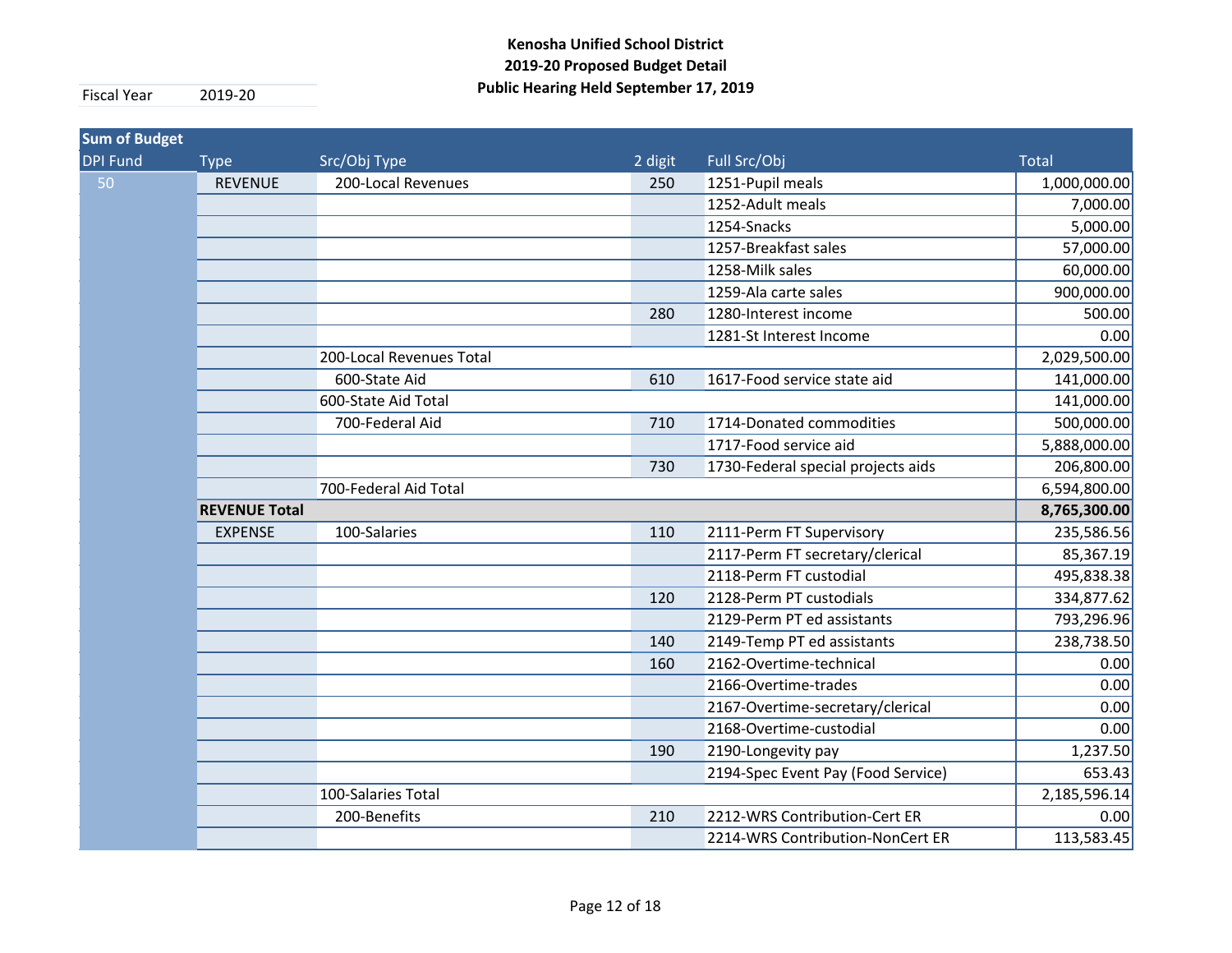| <b>Sum of Budget</b> |                |                              |         |                                     |              |
|----------------------|----------------|------------------------------|---------|-------------------------------------|--------------|
| <b>DPI Fund</b>      | <b>Type</b>    | Src/Obj Type                 | 2 digit | Full Src/Obj                        | <b>Total</b> |
| 50                   | <b>EXPENSE</b> | 200-Benefits                 | 210     | 2218-Contr to OPEB Trust            | 50,305.34    |
|                      |                |                              | 220     | 2222-Fica/medicare                  | 135,581.88   |
|                      |                |                              | 230     | 2230-Life insurance                 | 3,608.14     |
|                      |                |                              | 240     | 2241-Health insurance               | 444,314.65   |
|                      |                |                              |         | 2243-Dental insurance               | 30,985.88    |
|                      |                |                              |         | 2249-HSA District Contribution      | 0.00         |
|                      |                |                              | 250     | 2251-Long term disab insurance      | 1,352.18     |
|                      |                |                              |         | 2253-Worker's compensation          | 18,592.71    |
|                      |                | 200-Benefits Total           |         |                                     | 798,324.23   |
|                      |                | 300-Purchased Services       | 310     | 2311-Prof/tech services             | 60,000.00    |
|                      |                |                              |         | 2312-Conference Registration Fees   | 0.00         |
|                      |                |                              |         | 2316-Site Rentals-Off KUSD Property | 0.00         |
|                      |                |                              |         | 2317-Independent Contractor         | 20,000.00    |
|                      |                |                              | 320     | 2324-Nontechnology Repairs and Main | 100,000.00   |
|                      |                |                              |         | 2325-Vehicle/Equipment Rental       | 0.00         |
|                      |                |                              |         | 2327-Construction services          | 0.00         |
|                      |                |                              |         | 2328-Building Rentals               | 0.00         |
|                      |                |                              | 340     | 2342-Employee Travel Exp            | 51,000.00    |
|                      |                |                              |         | 2343-Empl in-dist mileage           | 1,000.00     |
|                      |                |                              | 350     | 2351-Advertising                    | 275.00       |
|                      |                |                              |         | 2353-Postage                        | 10,000.00    |
|                      |                |                              |         | 2354-Printing & Copying Costs       | 20,000.00    |
|                      |                |                              |         | 2355-Telephone                      | 3,000.00     |
|                      |                |                              | 380     | 2387-Tuition Payments(State)        | 3,000.00     |
|                      |                | 300-Purchased Services Total |         |                                     | 268,275.00   |
|                      |                | 400-Supplies                 | 410     | 2411-General supplies               | 482,594.66   |
|                      |                |                              |         | 2413-Printer Toner & Printer Ink    | 2,000.00     |
|                      |                |                              |         | 2415-Food supplies                  | 4,763,809.97 |
|                      |                |                              |         | 2417-Copier & Printer Paper         | 500.00       |
|                      |                |                              | 420     | 2420-Apparel                        | 0.00         |
|                      |                |                              | 440     | 2440-Small Equip <\$1000 (non-tech) | 14,200.00    |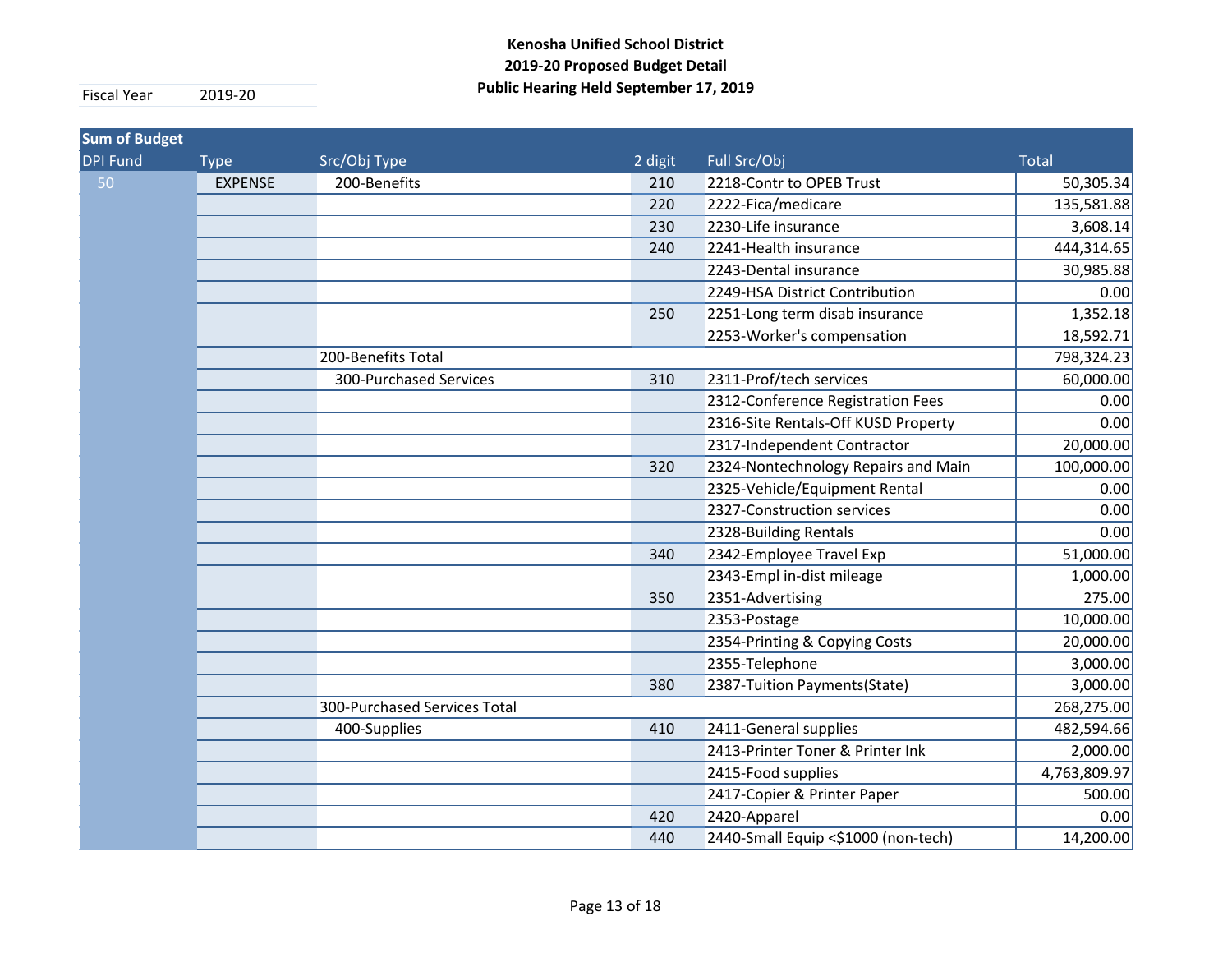| <b>Sum of Budget</b> |                      |                               |         |                                      |               |
|----------------------|----------------------|-------------------------------|---------|--------------------------------------|---------------|
| <b>DPI Fund</b>      | <b>Type</b>          | Src/Obj Type                  | 2 digit | Full Src/Obj                         | <b>Total</b>  |
| 50                   | <b>EXPENSE</b>       | 400-Supplies                  | 440     | 2442-Equip \$1000-5000 (non-tech)    | 70,000.00     |
|                      |                      |                               |         | 2447-Tech Equip \$1000-5000          | 0.00          |
|                      |                      |                               |         | 2448-Small Technical Equip <\$1000   | 0.00          |
|                      |                      |                               | 480     | 2480-Non-Capital Technology          | 0.00          |
|                      |                      |                               |         | 2481-Technology Supplies             | 5,000.00      |
|                      |                      |                               |         | 2482-Non-Capital Tech Hardware       | 4,000.00      |
|                      |                      |                               |         | 2483-Non-Capital Software            | 65,000.00     |
|                      |                      |                               | 490     | 2491-Prof Materials(Non-Instructnl)  | 1,000.00      |
|                      |                      | 400-Supplies Total            |         |                                      | 5,408,104.63  |
|                      |                      | 500-Capital Outlay            | 530     | 2537-Building Rental (Long Term)     | 0.00          |
|                      |                      |                               | 560     | 2561-Replace Equip \$1000-5000 (ea.) | 0.00          |
|                      |                      |                               |         | 2562-Replace Equip > \$5000 (ea.)    | 30,000.00     |
|                      |                      |                               | 570     | 2572-Vehicle rental                  | 0.00          |
|                      |                      | 500-Capital Outlay Total      |         |                                      | 30,000.00     |
|                      |                      | 900-Other                     | 940     | 2942-Employee dues/fees              | 75,000.00     |
|                      |                      |                               | 960     | 2961-Cash adjustments                | 0.00          |
|                      |                      | 900-Other Total               |         |                                      | 75,000.00     |
|                      | <b>EXPENSE Total</b> |                               |         |                                      | 8,765,300.00  |
| 60                   | <b>EXPENSE</b>       | 400-Supplies                  | 410     | 2411-General supplies                | 0.00          |
|                      |                      |                               | 490     | 2490-Media rentals                   | 0.00          |
|                      |                      |                               |         | 2499-Activity supplies               | 0.00          |
|                      |                      | 400-Supplies Total            |         |                                      | 0.00          |
|                      | <b>EXPENSE Total</b> |                               |         |                                      | 0.00          |
| 70                   | <b>REVENUE</b>       | 200-Local Revenues            | 280     | 1280-Interest income                 | 105,000.00    |
|                      |                      | 200-Local Revenues Total      |         |                                      | 105,000.00    |
|                      |                      | 900-Revenue Adjustments       | 950     | 1951-Dist Contrib to OPEB Trust      | 10,000,000.00 |
|                      |                      |                               |         | 1952-Empl Contrib to OPEB Trust      | 385,000.00    |
|                      |                      |                               | 970     | 1972-Prop Tax & Eq Aid Refund        | 0.00          |
|                      |                      | 900-Revenue Adjustments Total |         |                                      | 10,385,000.00 |
|                      | <b>REVENUE Total</b> |                               |         |                                      | 10,490,000.00 |
|                      | <b>EXPENSE</b>       | 200-Benefits                  | 230     | 2230-Life insurance                  | 0.00          |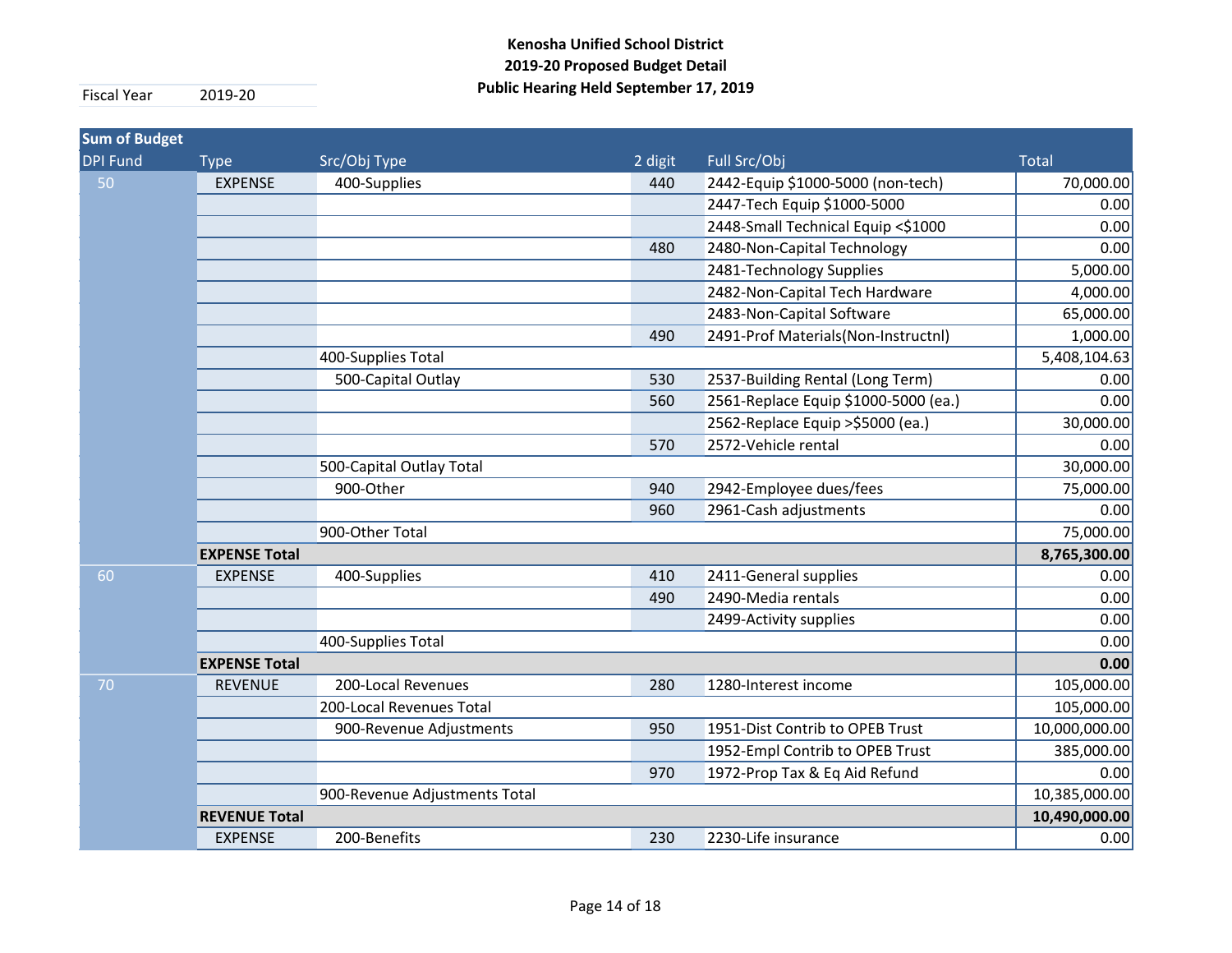| <b>Sum of Budget</b> |                      |                              |         |                                     |              |
|----------------------|----------------------|------------------------------|---------|-------------------------------------|--------------|
| <b>DPI Fund</b>      | <b>Type</b>          | Src/Obj Type                 | 2 digit | Full Src/Obj                        | <b>Total</b> |
| 70                   | <b>EXPENSE</b>       | 200-Benefits                 | 240     | 2241-Health insurance               | 0.00         |
|                      |                      |                              |         | 2243-Dental insurance               | 0.00         |
|                      |                      |                              |         | 2245-Long term care insurance       | 0.00         |
|                      |                      | 200-Benefits Total           |         |                                     | 0.00         |
|                      |                      | 300-Purchased Services       | 310     | 2311-Prof/tech services             | 0.00         |
|                      |                      |                              |         | 2315-Consulting services            | 0.00         |
|                      |                      |                              |         | 2318-Legal Services                 | 0.00         |
|                      |                      | 300-Purchased Services Total |         |                                     | 0.00         |
|                      |                      | 900-Other                    | 940     | 2941-District dues/fees             | 0.00         |
|                      |                      |                              | 990     | 2991-Trust Fund Expenditures        | 5,300,000.00 |
|                      |                      |                              |         | 2994-Implicit Rate Subsidy          | 4,300,000.00 |
|                      |                      | 900-Other Total              |         |                                     | 9,600,000.00 |
|                      | <b>EXPENSE Total</b> |                              |         |                                     | 9,600,000.00 |
| 80                   | <b>REVENUE</b>       | 200-Local Revenues           | 210     | 1211-Property taxes                 | 1,500,000.00 |
|                      |                      |                              |         | 1219-Other taxes                    | 0.00         |
|                      |                      |                              | 260     | 1262-Resale revenues                | 0.00         |
|                      |                      |                              | 270     | 1271-Theater Admissions             | 0.00         |
|                      |                      |                              | 290     | 1291-Gifts                          | 450.00       |
|                      |                      |                              |         | 1298-Recreation Department Revenues | 43,937.25    |
|                      |                      | 200-Local Revenues Total     |         |                                     | 1,544,387.25 |
|                      | <b>REVENUE Total</b> |                              |         |                                     | 1,544,387.25 |
|                      | <b>EXPENSE</b>       | 100-Salaries                 | 110     | 2110-Perm FT Administrator          | 99,443.10    |
|                      |                      |                              |         | 2113-Perm FT teachers               | 84,155.00    |
|                      |                      |                              |         | 2114-Perm FT teacher consultant     | 6,500.00     |
|                      |                      |                              |         | 2115-Perm FT other professionals    | 0.00         |
|                      |                      |                              |         | 2117-Perm FT secretary/clerical     | 239,366.40   |
|                      |                      |                              |         | 2118-Perm FT custodial              | 0.00         |
|                      |                      |                              |         | 2119-Perm FT education assistant    | 42,168.57    |
|                      |                      |                              | 120     | 2129-Perm PT ed assistants          | 20,000.00    |
|                      |                      |                              | 140     | 2140-Temporary Part Time            | 45,540.94    |
|                      |                      |                              |         | 2143-Temp PT Sub                    | 0.00         |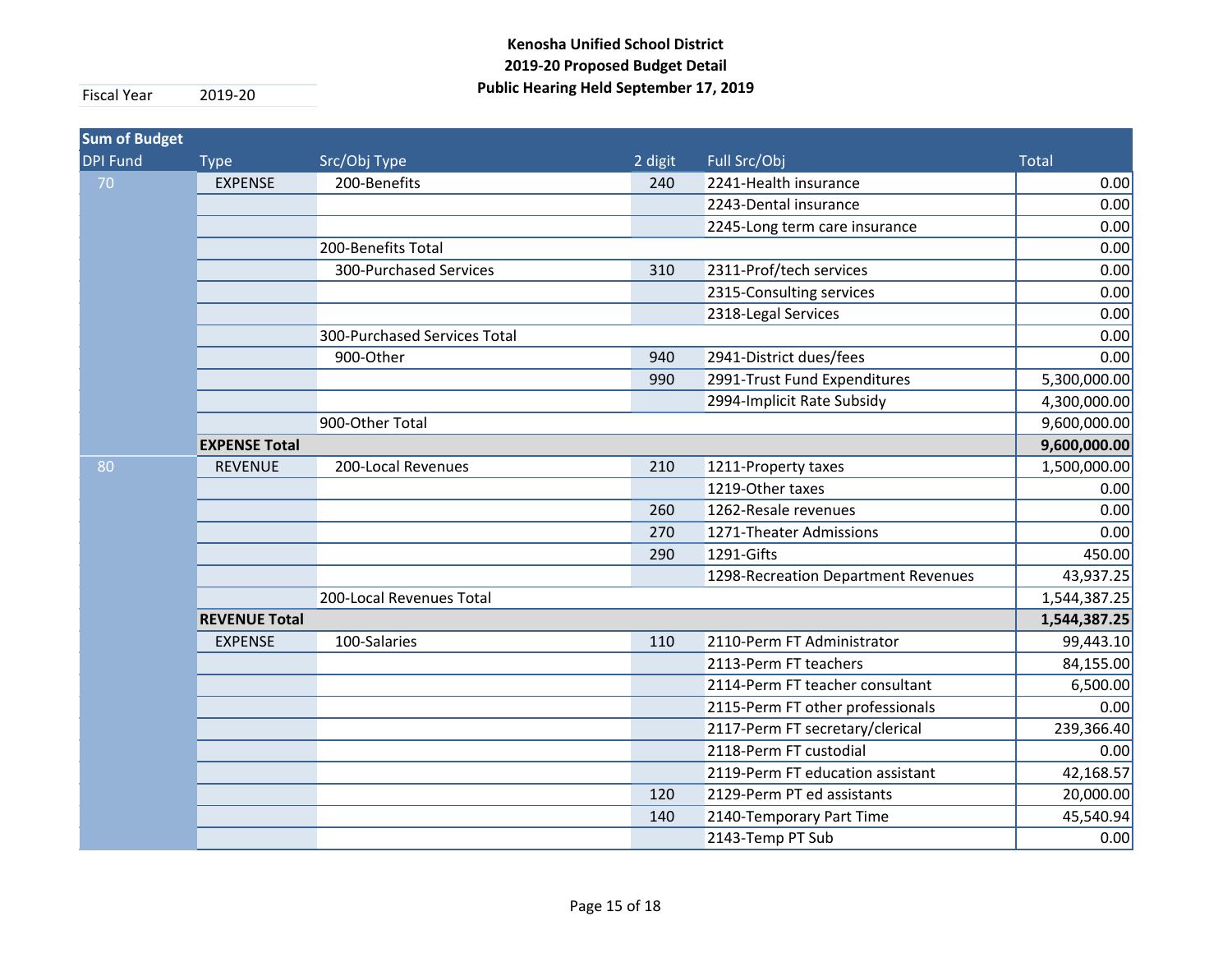| <b>Sum of Budget</b> |                |                        |         |                                     |              |
|----------------------|----------------|------------------------|---------|-------------------------------------|--------------|
| <b>DPI Fund</b>      | <b>Type</b>    | Src/Obj Type           | 2 digit | Full Src/Obj                        | <b>Total</b> |
| 80                   | <b>EXPENSE</b> | 100-Salaries           | 140     | 2147-Temp PT secretary              | 40,182.48    |
|                      |                |                        |         | 2149-Temp PT ed assistants          | 60,350.00    |
|                      |                |                        | 160     | 2166-Overtime-trades                | 0.00         |
|                      |                |                        |         | 2167-Overtime-secretary/clerical    | 0.00         |
|                      |                |                        |         | 2168-Overtime-custodial             | 2,436.49     |
|                      |                |                        |         | 2169-Overtime-ed assistants         | 86.57        |
|                      |                |                        | 170     | 2170-Add'l pay - Dept Chair         | 0.00         |
|                      |                |                        |         | 2171-Add'l pay-extra assignment     | 9,823.03     |
|                      |                |                        |         | 2173-Add'l pay-coaching             | 8,100.00     |
|                      |                |                        |         | 2179-Other pay- NOT OT              | 54,959.97    |
|                      |                |                        | 190     | 2190-Longevity pay                  | 460.00       |
|                      |                |                        |         | 2192-Pay/school functions           | 0.00         |
|                      |                |                        |         | 2193-Pay/non-school functions       | 2,800.00     |
|                      |                | 100-Salaries Total     |         |                                     | 716,372.55   |
|                      |                | 200-Benefits           | 210     | 2212-WRS Contribution-Cert ER       | 12,872.11    |
|                      |                |                        |         | 2214-WRS Contribution-NonCert ER    | 26,315.20    |
|                      |                |                        |         | 2218-Contr to OPEB Trust            | 20,246.99    |
|                      |                |                        | 220     | 2222-Fica/medicare                  | 49,464.27    |
|                      |                |                        | 230     | 2230-Life insurance                 | 4,222.41     |
|                      |                |                        | 240     | 2241-Health insurance               | 116,455.38   |
|                      |                |                        |         | 2243-Dental insurance               | 9,880.78     |
|                      |                |                        |         | 2249-HSA District Contribution      | 9,045.00     |
|                      |                |                        | 250     | 2251-Long term disab insurance      | 836.87       |
|                      |                |                        |         | 2253-Worker's compensation          | 6,600.43     |
|                      |                | 200-Benefits Total     |         |                                     | 255,939.44   |
|                      |                | 300-Purchased Services | 310     | 2311-Prof/tech services             | 346,782.00   |
|                      |                |                        |         | 2312-Conference Registration Fees   | 2,413.00     |
|                      |                |                        |         | 2313-Pupil services                 | 0.00         |
|                      |                |                        |         | 2316-Site Rentals-Off KUSD Property | 7,680.00     |
|                      |                |                        |         | 2317-Independent Contractor         | 507.79       |
|                      |                |                        | 320     | 2324-Nontechnology Repairs and Main | 100.00       |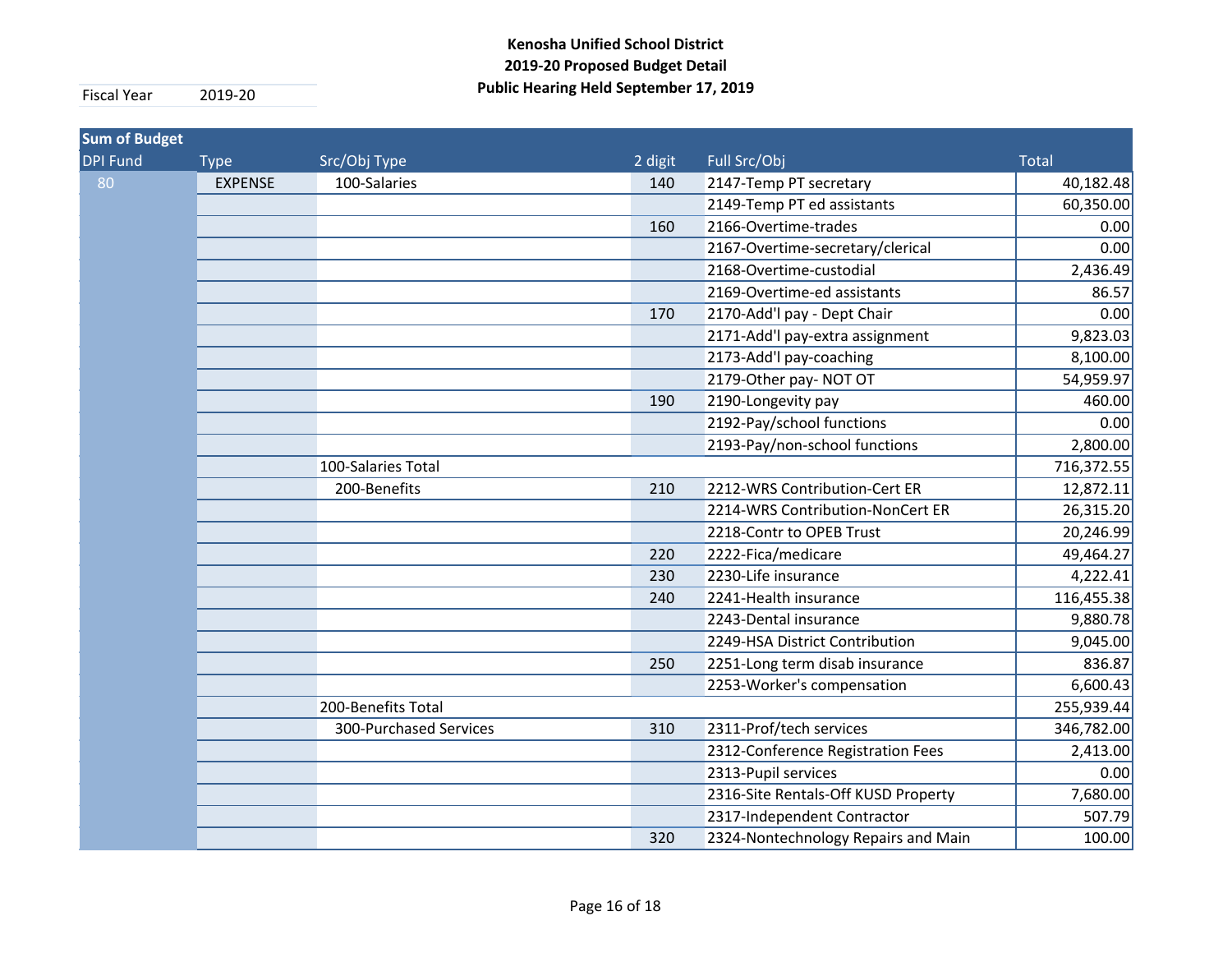| <b>Sum of Budget</b> |                |                              |         |                                     |              |
|----------------------|----------------|------------------------------|---------|-------------------------------------|--------------|
| <b>DPI Fund</b>      | <b>Type</b>    | Src/Obj Type                 | 2 digit | Full Src/Obj                        | <b>Total</b> |
| 80                   | <b>EXPENSE</b> | 300-Purchased Services       | 320     | 2325-Vehicle/Equipment Rental       | 0.00         |
|                      |                |                              |         | 2329-Cleaning services              | 1,145.75     |
|                      |                |                              | 330     | 2331-Gas for heat                   | 6,000.00     |
|                      |                |                              |         | 2336-Electricity                    | 14,000.00    |
|                      |                |                              |         | 2337-Water services                 | 1,200.00     |
|                      |                |                              | 340     | 2341-Pupil Bus Travel(func 2567)    | 1,592.21     |
|                      |                |                              |         | 2342-Employee Travel Exp            | 1,240.00     |
|                      |                |                              |         | 2343-Empl in-dist mileage           | 3,300.00     |
|                      |                |                              |         | 2346-Non-Employee Travel Exp        | 0.00         |
|                      |                |                              |         | 2348-Vehicle Fuel                   | 0.00         |
|                      |                |                              | 350     | 2351-Advertising                    | 2,067.63     |
|                      |                |                              |         | 2353-Postage                        | 8,803.00     |
|                      |                |                              |         | 2354-Printing & Copying Costs       | 22,879.91    |
|                      |                |                              |         | 2355-Telephone                      | 2,000.00     |
|                      |                |                              |         | 2356-Educational Television         | 0.00         |
|                      |                |                              | 360     | 2361-Technology Services            | 0.00         |
|                      |                | 300-Purchased Services Total |         |                                     | 421,711.29   |
|                      |                | 400-Supplies                 | 410     | 2411-General supplies               | 160,516.88   |
|                      |                |                              |         | 2413-Printer Toner & Printer Ink    | 695.30       |
|                      |                |                              |         | 2415-Food supplies                  | 14,209.71    |
|                      |                |                              |         | 2417-Copier & Printer Paper         | 2,100.00     |
|                      |                |                              | 420     | 2420-Apparel                        | 0.00         |
|                      |                |                              | 440     | 2440-Small Equip <\$1000 (non-tech) | 225.00       |
|                      |                |                              |         | 2442-Equip \$1000-5000 (non-tech)   | 0.00         |
|                      |                |                              |         | 2444-Furnishings <\$5000 each       | 0.00         |
|                      |                |                              |         | 2447-Tech Equip \$1000-5000         | 0.00         |
|                      |                |                              |         | 2448-Small Technical Equip <\$1000  | 0.00         |
|                      |                |                              | 450     | 2450-Objects for resale             | 0.00         |
|                      |                |                              | 480     | 2480-Non-Capital Technology         | 0.00         |
|                      |                |                              |         | 2481-Technology Supplies            | 1,000.00     |
|                      |                |                              |         | 2482-Non-Capital Tech Hardware      | 51,520.00    |